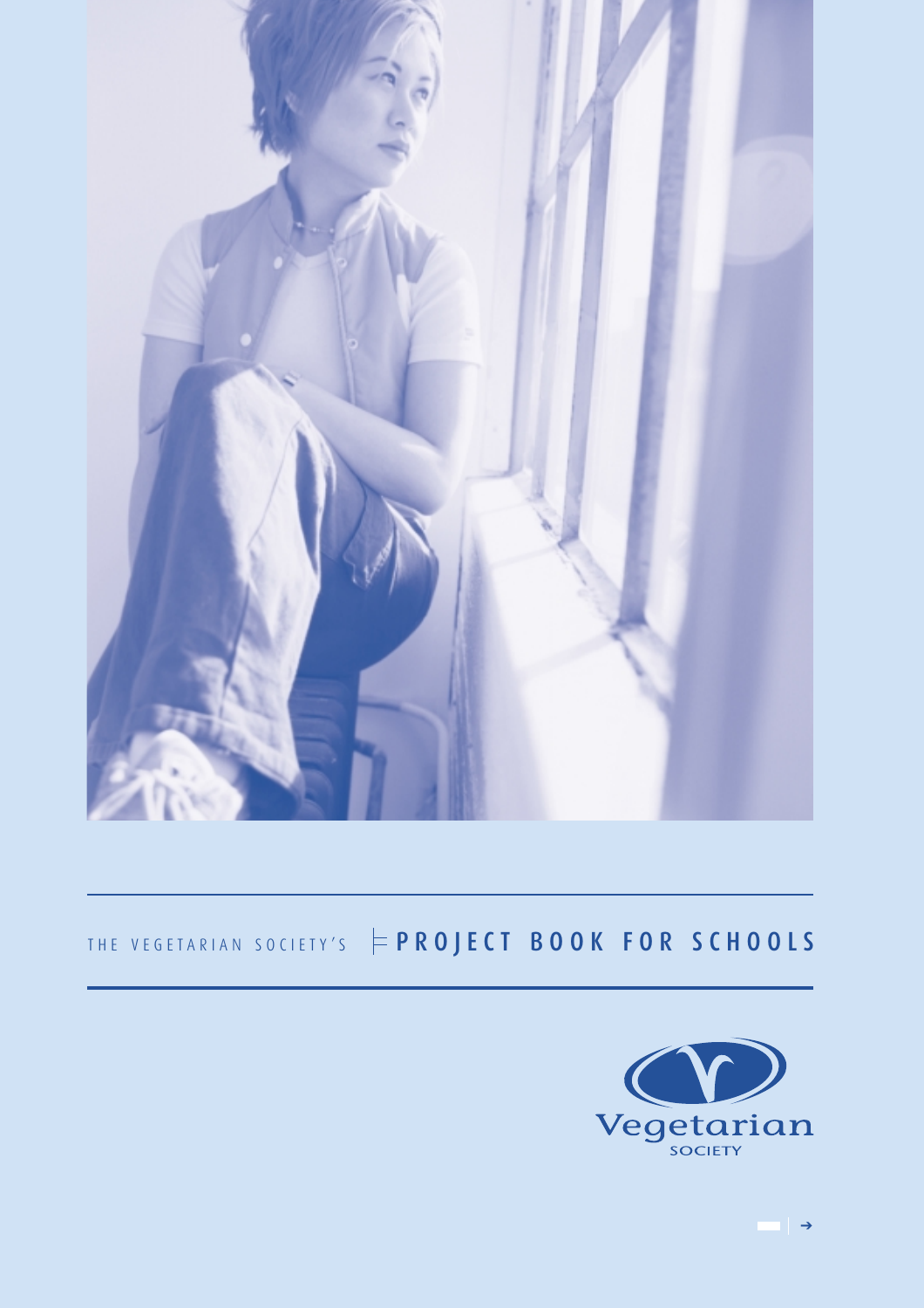# WHAT IS THE VEGETARIAN SOCIETY?

The Vegetarian Society is now over a 150 years old. It is the oldest and largest such society in Britain. The Society offers support to anyone wishing to learn more about a vegetarian diet. Today, the Society is better equipped than ever to deal with the challenges ahead.

The Society has a cookery school, Cordon Vert, that offers courses for the keen amateur and for professional chefs. The Society's Seedling Symbol is the sign that a product is truly vegetarian. This symbol now appears on over 2000 products. In addition, the Society is continually in the news with press releases and interviews. Schools and colleges have a range of support materials. Catering packs are available for all ages. The website is more popular than ever, reaching people across the globe. Finally, membership of the Society provides the benefits of a quarterly magazine, discount card and support from our information section. If you would like to learn more about the Society, you can do so by logging on to www.vegsoc.org.

# $\models$  WELCOME

Welcome to the revised edition of the **Project Book**. Inside you will find statistical information, planning a healthy diet, designing a veggie product, plus loads of tasty recipes! If you can't find what you are looking for in this booklet you may find it on our website www.vegsoc.org alternatively

you can email the Society on info@vegsoc.org. If you write to the Society please include a large self addressed envelope if you require a reply. As with all materials produced by the Society, we welcome your comments.

SPECIAL THANKS This booklet would not have been produced without the continued support of The Vegetarian Charity.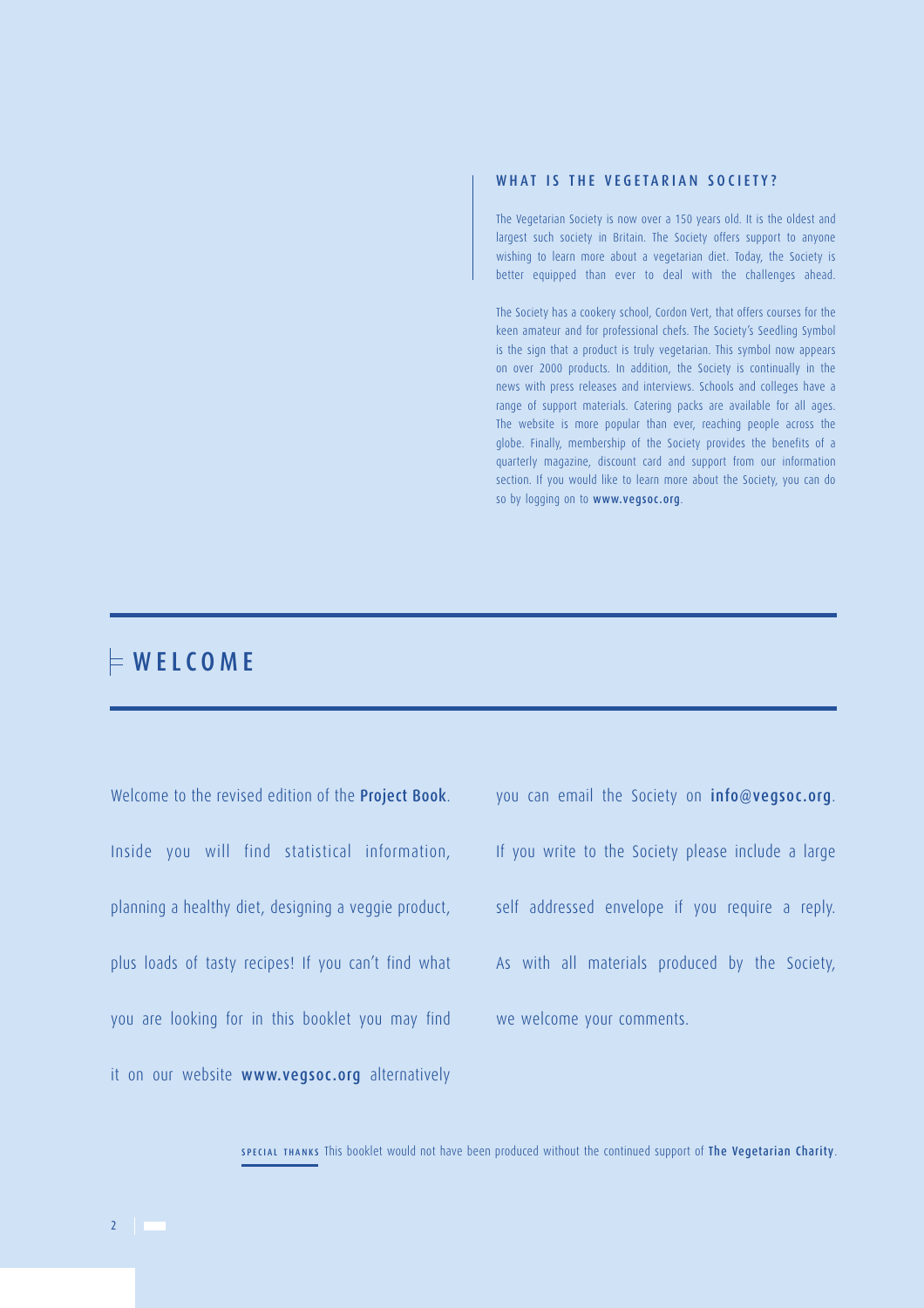# CONTENTS

The elderly Diabetics

| <b>The Basics</b>                            | 4  |
|----------------------------------------------|----|
| What is a Vegetarian?                        |    |
| Why go Vegetarian?                           |    |
| What types of Vegetarian are there?          |    |
| What are slaughterhouse by-products          |    |
| What about the Seedling Symbol?              |    |
| How many Vegetarians are there?              |    |
| How much is the meat-free food market worth? |    |
| <b>Nutrition</b>                             | 6  |
| Protein                                      |    |
| Carbohydrates                                |    |
| Fats and Oils                                |    |
| Vitamins                                     |    |
| <b>Minerals</b>                              |    |
| <b>Example Menu Plans</b>                    | 10 |
|                                              |    |
| Daily Plan for a Teenage Vegetarian Girl     |    |
| Daily Plan for a Teenage Vegetarian Boy      |    |
| Daily Plan for a Teenage Vegan Girl          |    |
| Daily Plan for a Teenage Vegan Boy           |    |
| Alternative sources of Protein               | 12 |
| Seitan                                       |    |
| Tempeh                                       |    |
| Wheat Protein                                |    |
| $Soya - So What?$                            | 13 |
| The Soya Bean                                |    |
| <b>TVP</b>                                   |    |
| Tofu                                         |    |
| Mycoprotein                                  |    |
|                                              |    |
| <b>Special Diets</b>                         | 15 |
| Children                                     |    |
| Teenagers                                    |    |
| Pregnancy                                    |    |



| Designing a Veggie Product                                                                                                                                  | 16 |
|-------------------------------------------------------------------------------------------------------------------------------------------------------------|----|
| The Seedling Symbol<br>Packaging Design<br>Ready Meals<br><b>Commonly Asked Questions</b>                                                                   |    |
| <b>Recipes</b> Main Meals                                                                                                                                   | 18 |
| Couscous and Mango Salad<br>Rice Salad<br>Quorn Tortilla Wraps<br>Chilli Sin Carne<br>Cottage Pie<br>Thai Curry with Crispy Tofu<br>Marinated Tempeh Kebabs |    |
| Vegetarian Gelling Agents                                                                                                                                   | 20 |
| Agar agar<br>Carrageen<br>'VegeGel'                                                                                                                         |    |
| <b>Chilled Desserts</b>                                                                                                                                     | 21 |
| Strawberry and Pecan Cheesecake<br>Fruit and Jelly Flan<br>Mango and Orange Fool<br>Apple and Pear Crumble<br>Chocolate Pots                                |    |

|  | Useful Addresses and Websites |  |  |  |
|--|-------------------------------|--|--|--|
|--|-------------------------------|--|--|--|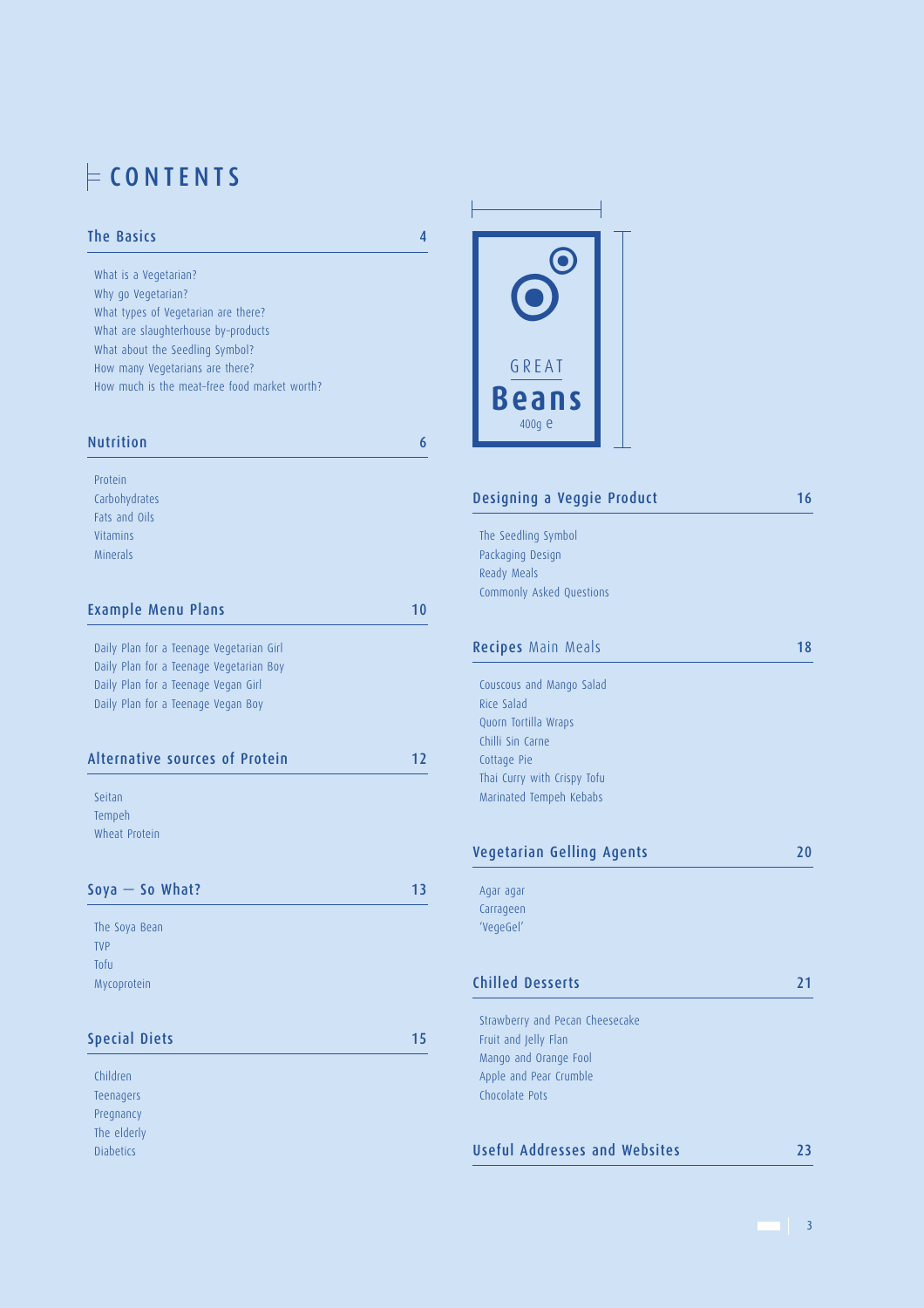# $\models$ THE BASICS

Everything you **need** to know to get you started



# What is a Vegetarian?

A vegetarian is somebody who does not eat **any** meat, poultry, game, fish, shellfish or crustacea like lobsters, or **any** kind of slaughterhouse by–products such as gelatine or animal fats.

### WHY GO VEGETARIAN?

People go veggie for all kinds of different reasons. Maybe they simply don't like the taste of meat, they are concerned about modern methods of factory farming or the high levels of saturated fat in meat and meat products puts them off. Perhaps they are aware that it takes four times as much land to feed a meat–eater than a vegetarian, or that modern methods of meat production are extremely polluting. Maybe they are concerned that developing nations sell their grain and soya bean crops to rich nations to feed their livestock and that local people go hungry as a result. Maybe they simply don't want an animal to die to reach their plate, when it's simply not necessary.

# WHAT TYPES OF VEGETARIAN ARE THERE?

LACTO–OVO VEGETARIANS supplement their plant–based diet with eggs and dairy products. This is the most common type of vegetarian diet.

LACTO–VEGETARIANS eat dairy products but no eggs.

OVO–VEGETARIANS eat eggs but no dairy products.

VEGAN diets are totally plant–based and do not include eggs, dairy produce or any kind of animal product.

## WHAT ARE SLAUGHTERHOUSE BY–PRODUCTS?

These are ingredients taken from animals that have been killed for meat that turn up in products that you might otherwise assume were veggie, such as animal fat in biscuits. When people talk about slaughterhouse by–products or stumbling blocks they usually are referring to the following:

GELATINE is made by boiling the ligaments, tendons, skin and bones of pigs and cattle in water. Gelatine is generally used as an emulsifier or thickening agent, and turns up in low–fat yoghurts, ice cream, jellies and confectionery.

ANIMAL FAT refers to carcass fat and is used in the manufacture of margarines, cakes, pastries and biscuits. Suet and lard are types of animal fat.

RENNET is an enzyme taken from the stomach of a slaughtered calf and is used to curdle milk to make cheese. Vegetarian cheese is made from a microbial source of rennet.

Many vegetarians will only eat free–range eggs because of moral objections to the battery farming of hens.

The Vegetarian Society only endorses products containing eggs if the eggs are certified as being free–range.

4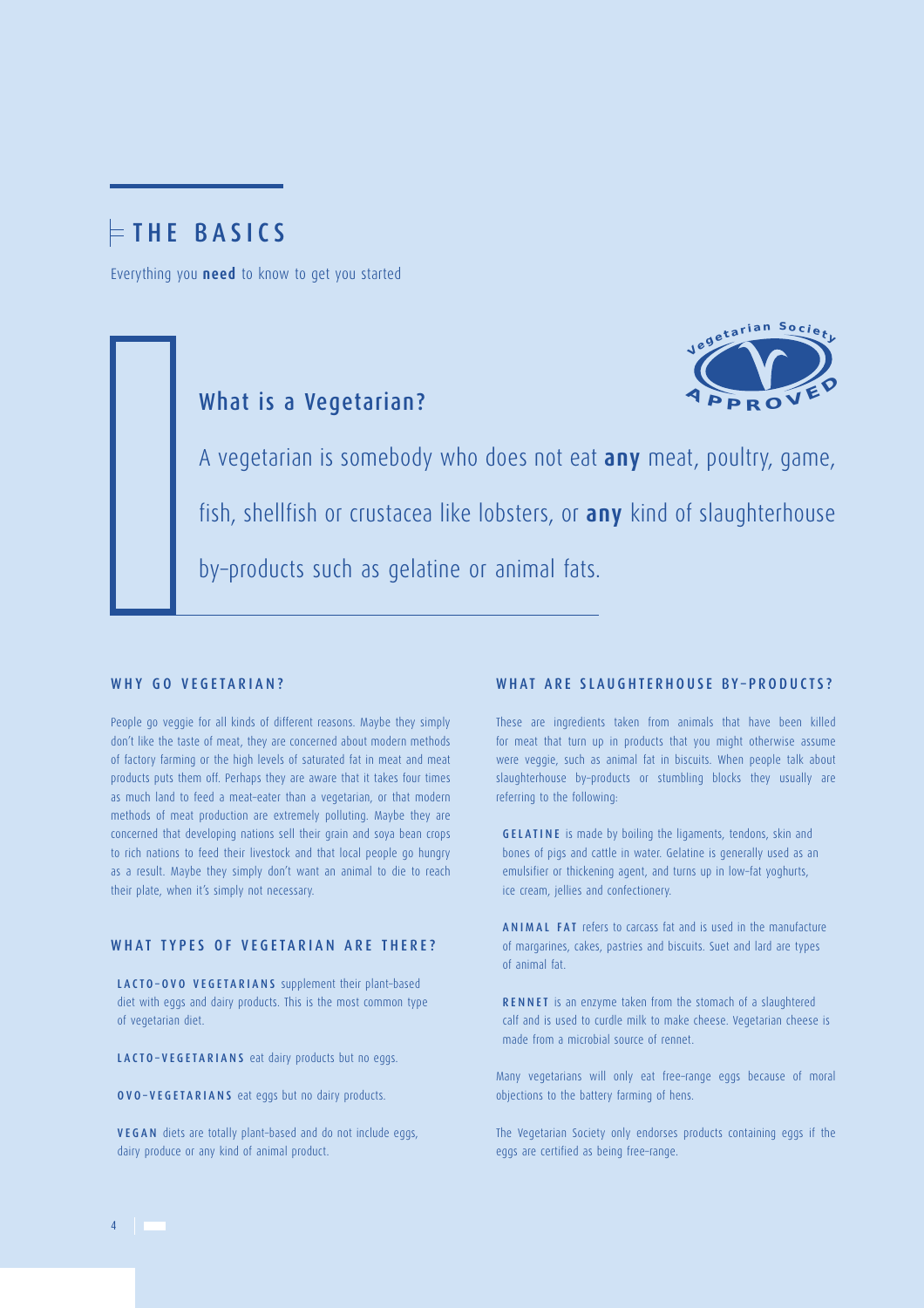



<code>VEGETARIAN EATING</code>  $\parallel$  has left behind its beardy–weirdy image and is being taken seriously by manufacturers, retailers and consumers alike

# WHAT ABOUT THE SEEDLING SYMBOL?

The Seedling Symbol helps veggie shoppers avoid non–veggie foods by clearly labelling products with a big 'V' sign. This tells the shopper that the product is free from fish, flesh and fowl, slaughterhouse by–products and battery eggs.

## HOW MANY VEGETARIANS ARE THERE?

ICM Poll for the Daily Telegraph, 2001

POLL OF 1005 ADULTS 9% don't eat meat 7% male 10% female

### JMA Student Omnibus, 2000

SURVEY OF 1141 STUDENTS, AGED 17~24, IN FULL TIME HIGHER EDUCATION

8% vegetarian

- 1% vegan (in addition)
- 4% male vegetarians
- 11% female vegetarians
- 18% of the sample did not eat red meat

Taylor Nelson Poll for the RSPCA, 2000 A SURVEY OF 1000 ADULTS 80% said they would like to see better welfare conditions for Britain's farm animals

Gallup Poll For Realeat, 1999 A SURVEY OF 4157 ADULTS 5% vegetarian 3.2% male vegetarians 6.7% female vegetarians

2000 people a week are going vegetarian. Are you going to ioin the FASTEST GROWING FOOD TREND?

# HOW MUCH IS THE MEAT–FREE FOOD MARKET WORTH?

Mintel found that the meat–free foods market was worth an estimated £548 million in 2001, and has grown from £333 million in 1996.

Whereas small companies selling through health food stores once were the only suppliers to the vegetarian consumer, now all the big companies are getting in on the act. Leading retailers also offer own brand products.

Most of the innovation taking place in the vegetarian food market is concentrated on meat substitutes. 25~44 year olds are those most likely to consume meals based on meat analogues, and 40% of these consumers are unlikely to be vegetarian.

Food scares and a desire among consumers to eat more healthily have spurred the growth of the vegetarian food market. The increasing numbers of working women, single person households, the decline in family meals and the rise in ownership of freezers and microwave ovens have also opened the market to new and innovative convenience meals for one. Vegetarian convenience meals offer a 'healthy' choice within the range of freezer and cook–chill meals available.

Vegetarian eating has left behind its beardy–weirdy image and is being taken seriously by manufacturers, retailers and consumers alike. Advertising and promotion, consumer demand and the continuing rise in vegetarianism will assure its continued growth well into the next century.

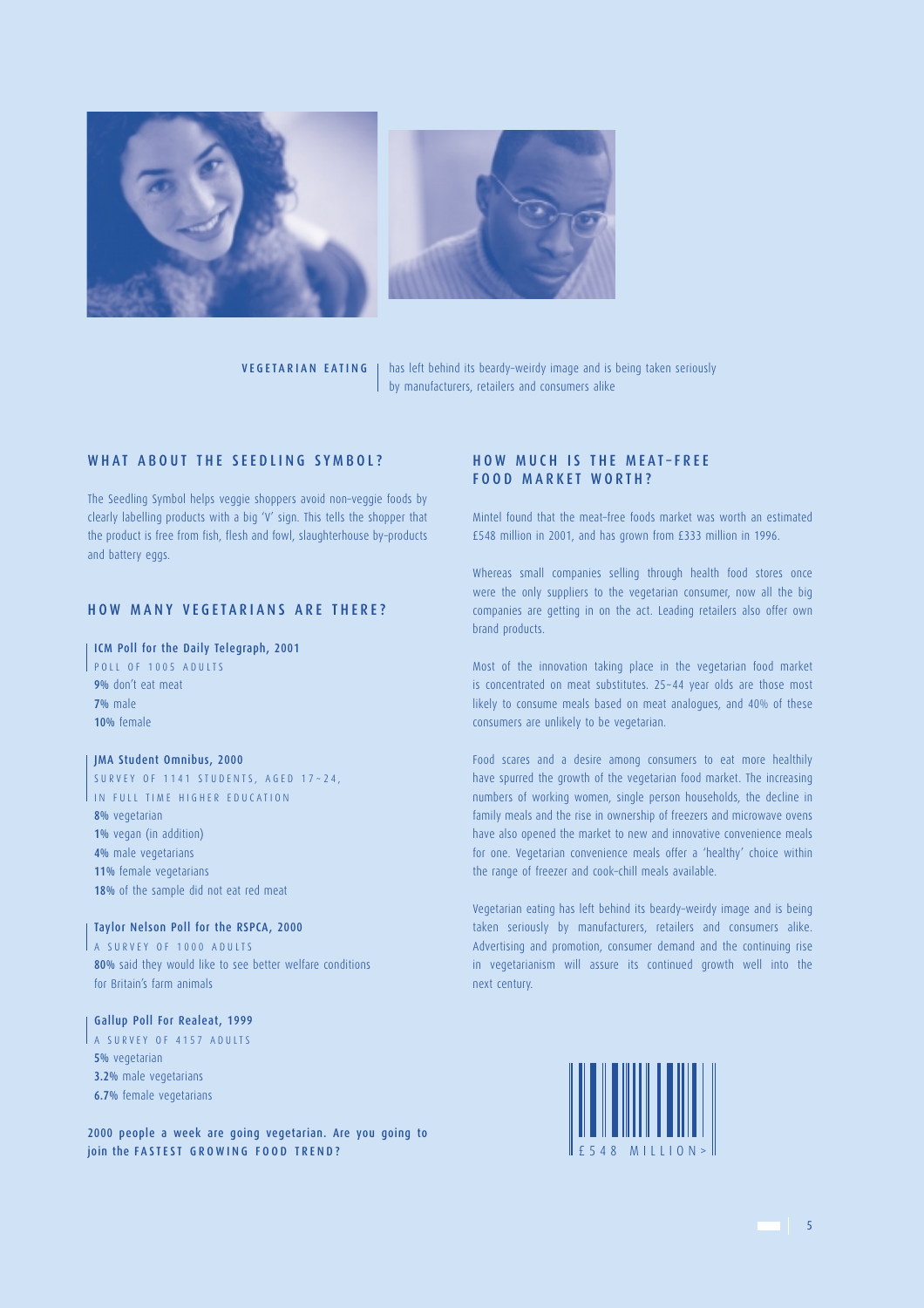**All the nutrients the body needs can easily be obtained from a vegetarian diet. In fact, research shows a vegetarian diet can be healthier than that of a typical meat–eater.**

# PROTEIN

Girls aged 15~18 years need around 45g of protein a day (more, if very active or lactating) and boys aged 15~18 need about 55g (more if very active). Too much protein may aggravate poor or failing kidney function.

Vegetarians obtain protein from four main sources:



Nutrients are usually divided into five classes:

carbohydrates, proteins, fats and oils, vitamins and minerals. We also need some dietary fibre and water. All are needed in varying quantities, from about 250g of carbohydrate per day to less than two micrograms of vitamin B12. Most foods contain a mixture of nutrients, but it is convenient to classify them by the main nutrient they provide.

The humble soya bean is an excellent source of vegetarian protein and is found in veggie bacon, tofu, pot noodles, sausages and sauces! It can be made into milk and other dairy substitutes for vegans. It is also consumed widely by omnivores as soya is found (as a bulking agent) in 70% of processed foods.

It used to be maintained by some that it was necessary to 'combine' the proteins in a vegetarian diet to obtain an adequate supply of amino acids, eight of which are essential for adults and nine for children.

The latest research suggests that the body has a short term pool of amino acids and, because of this, we don't have to worry about complementing amino acids at every single meal, as long as our diet is varied and well–balanced. Even foods not considered to be very high in protein are adding some amino acids to this pool.

# $\models$ NUTRITION

The **lowdown** on why veggies are full of beans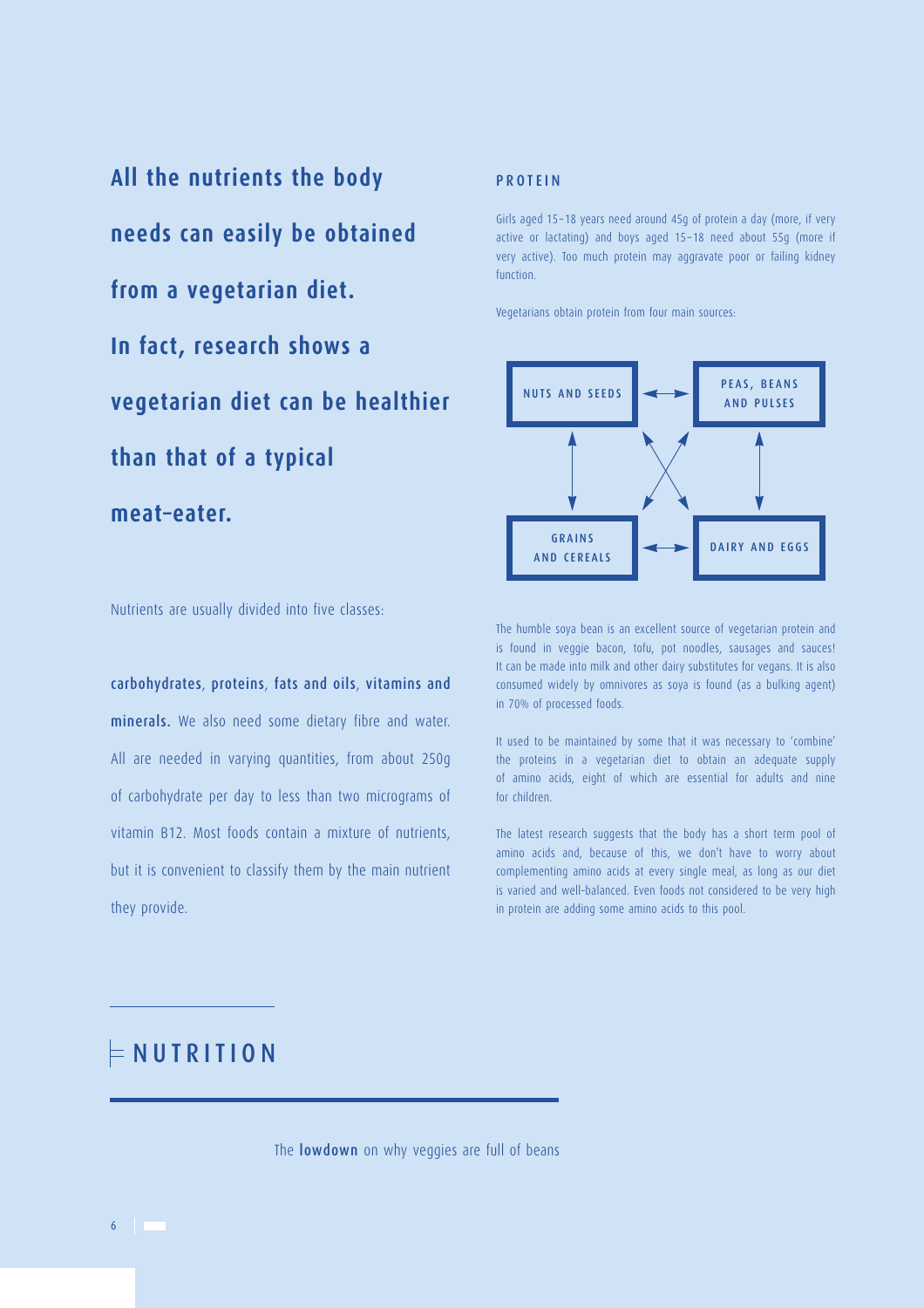# **CARBOHYDRATE**

Carbohydrates give us energy.

There are three main types of carbohydrates:

simple sugars (monosaccharides and disaccharides), complex carbohydrates or starches (polysaccharides), and dietary fibre (non–starch polysaccharides or NSP).

Simple sugars are found in fruits (intrinsic sugars), milk (lactose) and ordinary table sugar. Refined sugars (non–milk extrinsic sugars) are best avoided, as they provide energy without any associated nutrients  $$ they are empty calories —and are the main cause of dental decay.

Complex carbohydrates are found in starchy foods such as bread, rice, pasta, oats, barley, potatoes and parsnips. A high intake of complex carbohydrates is an important component of a healthy diet. Unrefined foods such as wholegrain breads and brown rice are best of all as these contain dietary fibre and B vitamins. Starchy foods are very filling relative to the number of calories they contain and so form an essential part of a slimming diet.

Dietary fibre or NSP, refers to the indigestible parts of a carbohydrate food. Fibre is found in fresh and dried fruits, wholefoods such as wholegrain cereals and wholemeal breads and vegetables. Fibre in the diet protects against digestive disorders by keeping the system clean. We need about 11g of fibre per day for a healthy digestive system.

**II RESEARCH** shows a vegetarian diet can be healthier than that of a typical meat–eater

### FATS AND OILS

Too much fat  $-$  especially saturated fat  $-$  is very bad for us, but some fats and oils are necessary in the diet to keep our tissues in good repair, for the manufacture of hormones and to act as a carrier for some vitamins. Like proteins, fats are made from smaller units, called fatty acids. The way in which the acids form hydrogen compounds determines whether they are saturated, monounsaturated or polyunsaturated. All oils and fats contain the three different types of fat, but in differing proportions. Animal fats used commercially today predominantly contain saturated fats, with smaller amounts of the unsaturated fats so are commonly refered to as saturated fats, these include lard and butter, a few oils from plant sources such as palm oil are also quite high in saturated fats. Vegetable fats in general tend to be made up of unsaturated fats, olive and groundnut oils are high in monounsaturated fats, whereas sunflower oil is high in polyunsaturated fats.

Linoleic and linolenic acids are the essential fatty acids and are found in cold–pressed oils such as maize (corn), soya and sunflower seed oils, nuts and avocados.

Fruit and vegetables 5 PORTIONS DAILY These provide vitamins, minerals and fibre.

Eggs, beans, lentils, nuts, soya and mycoprotein ('Quorn')

2~3 PORTIONS DAILY This group is an important source of protein, vitamins and minerals.

Milk and dairy, and

Bread, cereals and potatoes 5 PORTIONS DAILY This group provides us with carbohydrates, fibre, protein and some vitamins and minerals.

alternatives 2~3 PORTIONS DAILY Good source of calcium, protein and some vitamins.

Fat and sugar 0~3 PORTIONS DAILY Although some fat is important in the diet we should watch our intake.

The plate above shows us what we should eat for a balanced and healthy diet. A portion is an average serving, for example, a slice of bread or two tablespoons of baked beans.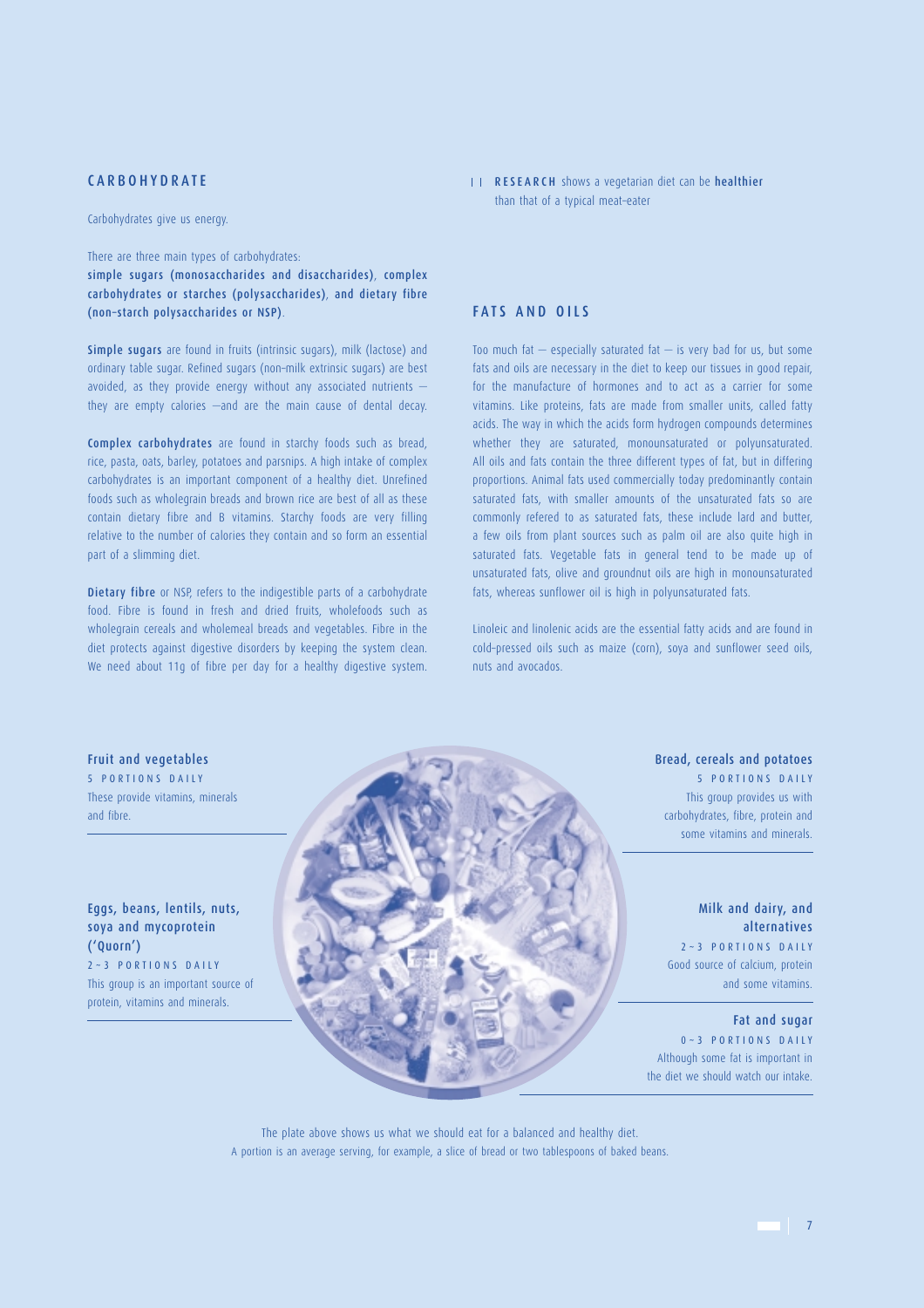# $\models$ NUTRITION

continued

# VITAMINS

Vitamins are micronutrients that cannot be synthesized by the body in sufficient amounts for health. Therefore we must ensure an adequate supply in the diet. Vitamins A, D, E and K are fat-soluble vitamins; Vitamin C and the B–complex are water–soluble. Vitamins in food must be looked after carefully otherwise they will be lost. You can eat as many overboiled and soggy carrots and sprouts as you like — but they won't do you much good!

Vitamins A, C and E are often referred to as antioxidants. This means they help to protect the body from reactive oxygen species (free radicals) which are produced by the body's normal metabolic processes. If free radicals accumulate they can damage key DNA molecules and proteins. This process may be responsible for some cancers. It has been shown that those consuming large amounts of vitamin rich orange and yellow fruits and dark green and orange vegetables seem to be less prone to some forms of cancer. It is recommended that we eat five portions of fruit and vegetables a day.



## Vitamin A

Girls aged 15~18 need 600 micrograms of Vitamin A per day and boys aged 15~18 need 700 micrograms. Betacarotene is the vegetarian form or precursor of Vitamin A and retinol is the form found in meat and animal products. Betacarotene is converted to retinol in the body. Vitamin A is essential for good night vision and prevents eye disorders such as night–blindness and severe eye–lesions. It is also needed for healthy skin tissues, especially those secreting mucus.

Red, orange and yellow vegetables such as carrots, peppers, mangoes, and sweet potatoes are excellent sources of betacarotene. Green leafy vegetables also provide a source. Animal foods such as cheese also contribute to our intake.

## The B–Vitamin Complex

These help us to convert the carbohydrates in our food into energy, are needed for the metabolism of amino acids, for rapidly dividing cells and the metabolism of fat. Deficiencies can lead to beri–beri (thiamin), pellagra (niacin) and megaloblastic anaemia (B12). As the B vitamins act as co–factors in different enzyme–systems in the body, diets lacking in B Vitamins may lead to multiple deficiency diseases within a few months.

B Vitamins include B1 (thiamin), B2 (riboflavin), B3 (niacin), B6 (pyridoxine), B12 (cyancobalmin), folate, pantothenic acid and biotin.

The entire B–Vitamin complex except B12 occurs in yeasts, wholegrain cereals (especially wheatgerm), nuts, pulses, seeds and green leafy vegetables. Vitamin B12 may cause some difficulty, as it is usually not present in plant foods. Only very tiny amounts are needed and vegetarians can usually obtain this from dairy produce and eggs. Vegans and vegetarians consuming few animal foods should include foods fortified with B12 such as Marmite, soya drinks, veggieburgers and some breakfast cereals.

FIVE ALIVE

It is recommended that we eat five portions of fruit and vegetables a day

8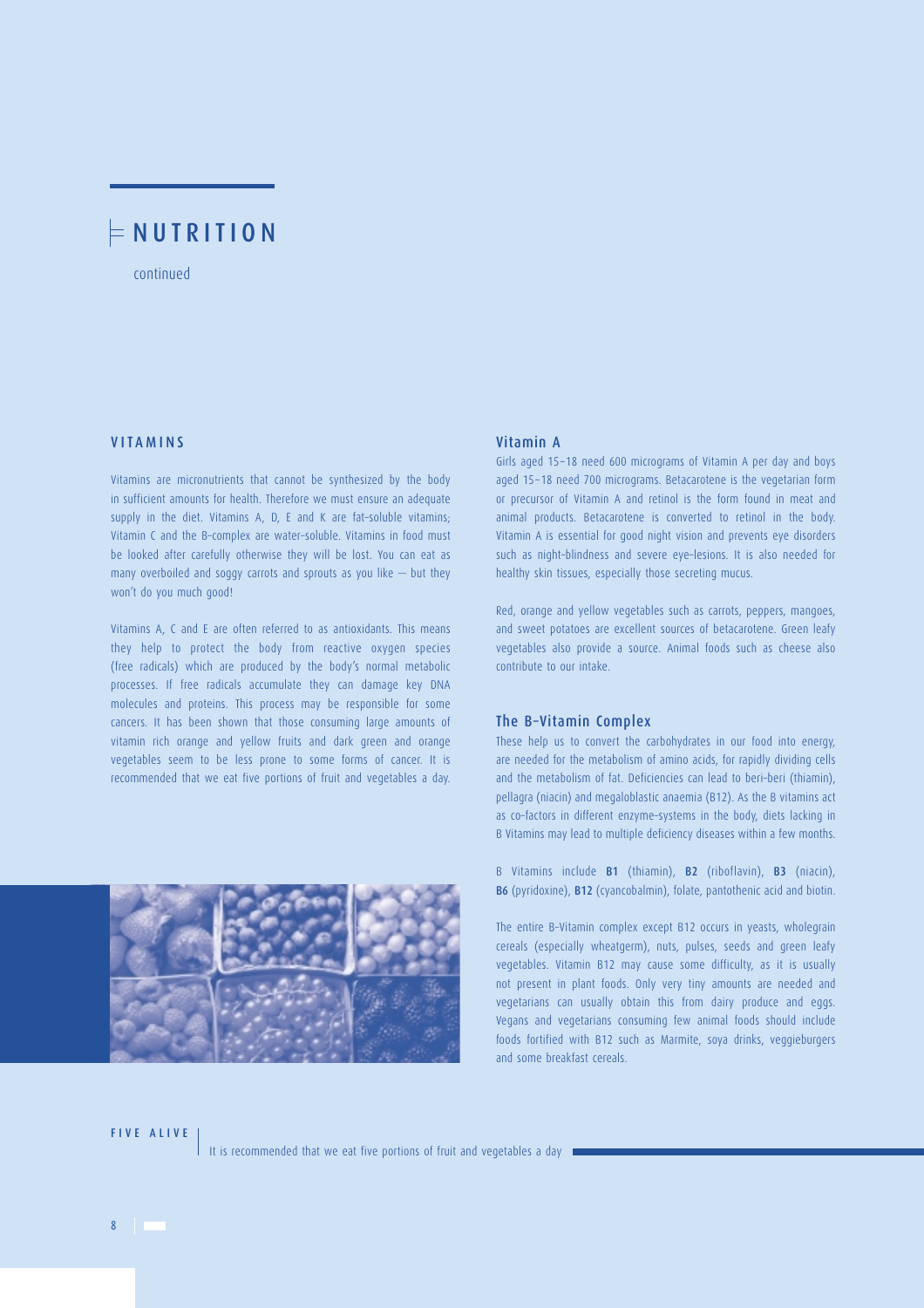

## Vitamin C

Girls and boys aged 15~18 both need 40mg of Vitamin C per day. Vitamin C is plentifully and easily available in a vegetarian diet full of fresh fruit such as blackcurrants and strawberries, orange and other fruit juices, peppers, salad vegetables, leafy greens and potatoes. Vitamin C is necessary for healthy connective tissues. Deficiency can result in bleeding, slow wound healing and scurvy, a skin disease.

### Vitamin D

Vitamin D is needed for the absorption of calcium from the intestine and to deposit the calcium in the bone — mineralisation. Vitamin D is not found in plant foods but humans can make their own supplies in the skin when it is exposed to sunlight. Vitamin D is added to margarines and is present in milk, cheese and butter. Deficiencies can occur in those confined indoors and to women whose religion requires their skin to be fully covered. These may lead to rickets in children and osteomalacia (bone softening) in adults.

### Vitamin E

Vitamin E's main use in the body is as an antioxidant. It is widely available in cold pressed oils, wholegrain cereals and eggs.

## Vitamin K

Vitamin K is necessary for the normal clotting of blood. Supplements are often given to babies at birth. Vitamin K is produced via bacterial synthesis in the intestine, and dietary sources include fresh vegetables, cereals and grains.

## MINERALS

### Calcium

Girls aged 15~18 years need 800mg of calcium per day. Boys aged 15~18 need 1000mg per day. Calcium, in partnership with magnesium, builds a healthy skeleton and strong teeth. Calcium is also needed for muscle contraction (including the heart muscle), nerve function, blood clotting and the activity of several enzymes. Sources of calcium include dairy produce, leafy green vegetables (particularly watercress), white bread, sesame seeds and dried figs. Vitamin D is essential for the absorption of calcium. Some studies have shown that a diet high in animal protein can lead to calcium leaching from the bones. Deficiencies of calcium in the diet are apparent around the time of the menopause, when heavy losses of calcium can lead to osteoporosis or brittle bone syndrome in women.

### Iron

Girls aged 15~18 need 15mg of iron per day, and boys aged 15~18 need 11.3mg. It is especially important for teenage girls to ensure an adequate intake of iron. Iron is needed to maintain the supply of red pigment (haemoglobin) in the blood, which carries oxygen from the lungs to the tissues, and a deficiency will lead to anaemia. Vegetarian sources of iron include fortified breakfast cereals, wholemeal bread, plain chocolate, eggs, leafy greens, lentils and pulses. Vegetarian sources of iron are not as easily absorbed as animal sources, but the rate of absorption can be greatly increased by eating iron rich foods with Vitamin C rich foods. Eating a handful of dried apricots and brazil nuts with a glass of fruit juice can bolster a healthy varied diet with extra iron.

### Zinc

Zinc is essential for wound healing and is also involved in enzyme activity. It is mainly present in the bones. Girls aged 15~18 need 7.0mg of zinc per day and boys aged 15~18 need 9.5mg. Zinc plays a role in many enzyme reactions and in the health of the immune system. It is found in cheese, sesame and pumpkin seeds, lentils and wholegrain cereals.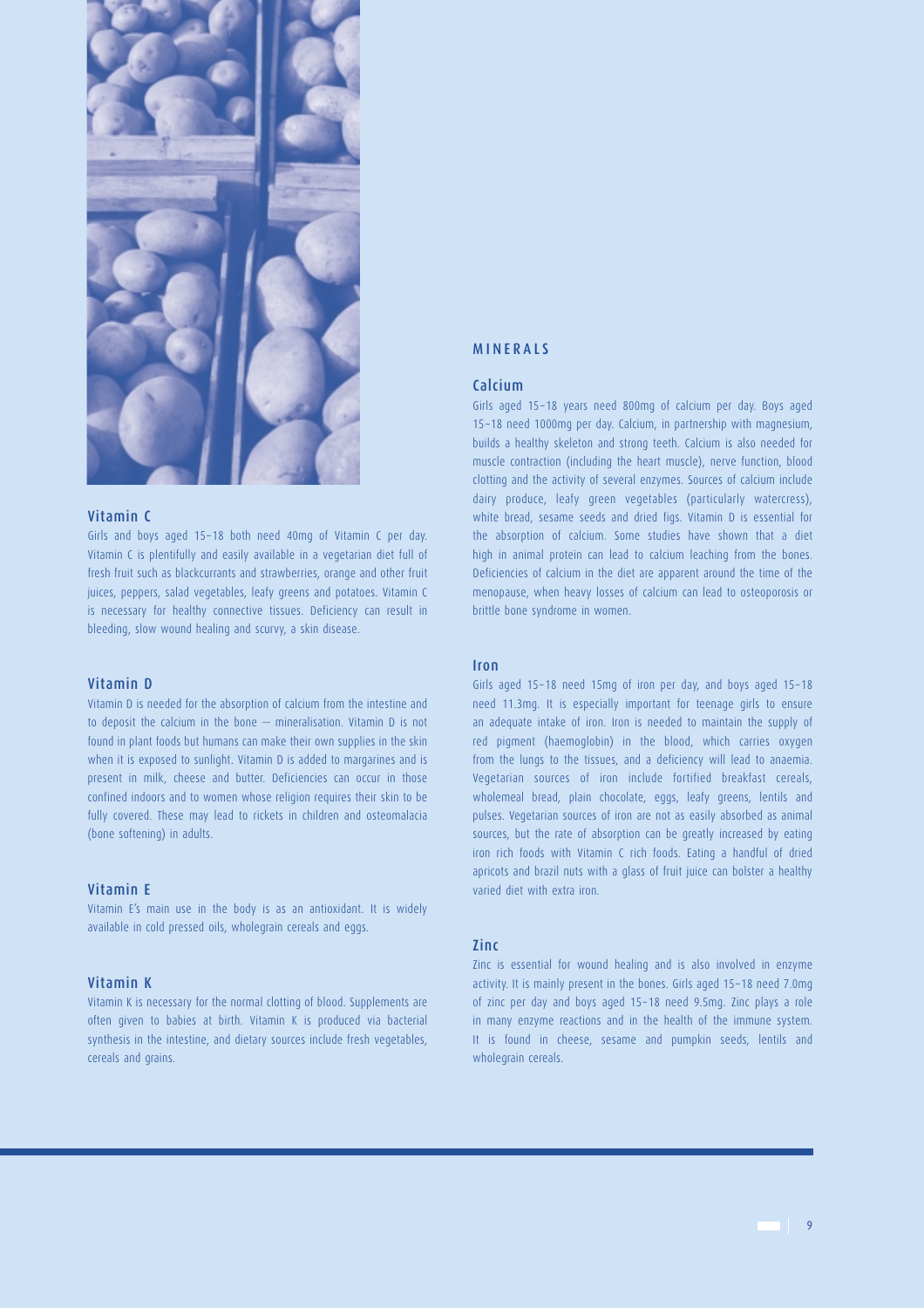# $\models$ EXAMPLE MENU PLANS

How veggies eat for health



See if you can identify the nutrients in these meals, whether there are enough portions of fruit and vegetables (remember — we should be eating 5 a day) and if there are any improvements you would make. Why not try to design your own menu for a vegetarian friend (or for yourself if you are veggie) taking into account nutritional needs, lifestyles (busy/active or sedentary) and personal tastes.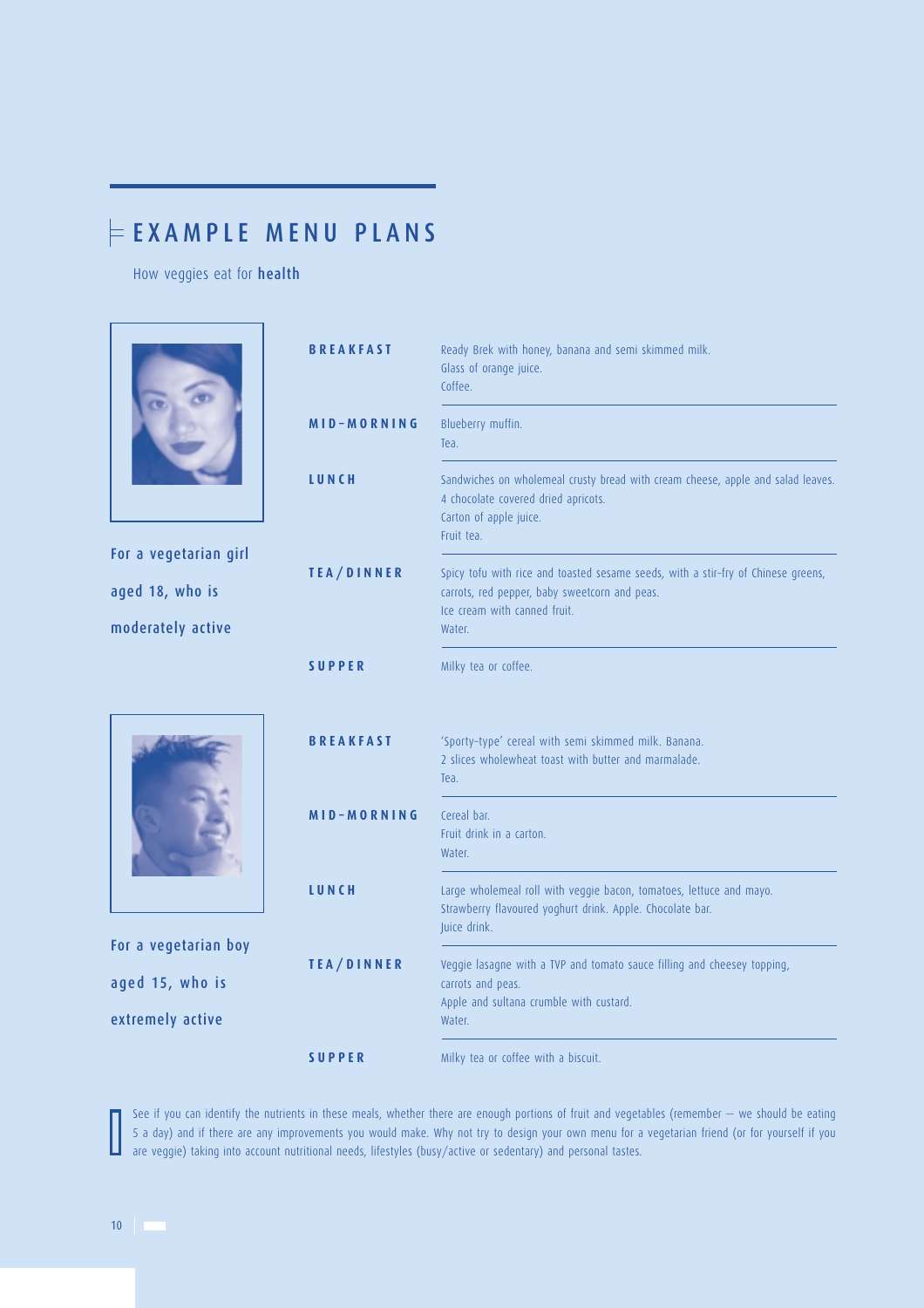# healthy adj. having good health; functioning well, sound



For a vegan girl aged 17, who is mildly active

| <b>BREAKFAST</b> | Muesli with soya milk. Half a grapefruit. Banana.<br>Hot water with lemon juice.                                                                                                                                                                       |
|------------------|--------------------------------------------------------------------------------------------------------------------------------------------------------------------------------------------------------------------------------------------------------|
| MID-MORNING      | Plain chocolate bar with a carton of orange juice.<br>Coffee.                                                                                                                                                                                          |
| LUNCH            | Granary roll with mushroom and hazelnut pâté and salad.<br>Flavoured soya drink. Apple.<br>Water.                                                                                                                                                      |
| MID-AFTERNOON    | 3 fig rolls. Large glass of water.<br>Fruit tea.                                                                                                                                                                                                       |
| DINNER/TEA       | Vegetable curry with potatoes and chick peas, aubergine, green beans and tomatoes.<br>Fragrant rice. Soya yoghurt.<br>Mango salad.<br>Tea with soya milk.                                                                                              |
| <b>SUPPER</b>    | Blackcurrant juice and a few brazil nuts.                                                                                                                                                                                                              |
| <b>BREAKFAST</b> | Veggie fry up including toast and soya margarine, beans, veggie bacon and<br>sausage, mushroom and tomatoes.<br>Tea with soya milk.<br>Fruit juice.                                                                                                    |
| MID-MORNING      | Yoghurt and an apple.<br>Water.                                                                                                                                                                                                                        |
| LUNCH            | Large sesame seed roll with houmous, salad, tomatoes and peppers.<br>Carton of fruit juice. Mini bottle of water.<br>Black coffee.                                                                                                                     |
| MID-AFTERNOON    | Malt loaf with soya margarine.<br>Tea with soya milk.                                                                                                                                                                                                  |
| TEA/DINNER       | Veggieburger in a wholemeal bap with vegan mayo and salad leaves.<br>Jacket potato with a spoonful of cooked red split lentils as a topping.<br>Extra salad with peppers, cherry tomatoes and avocado.<br>Vegan ice-cream with canned fruit.<br>Water. |
| <b>SUPPER</b>    | Tea with soya milk and a slice of walnut cake.                                                                                                                                                                                                         |

For a vegan boy aged 16, who is very active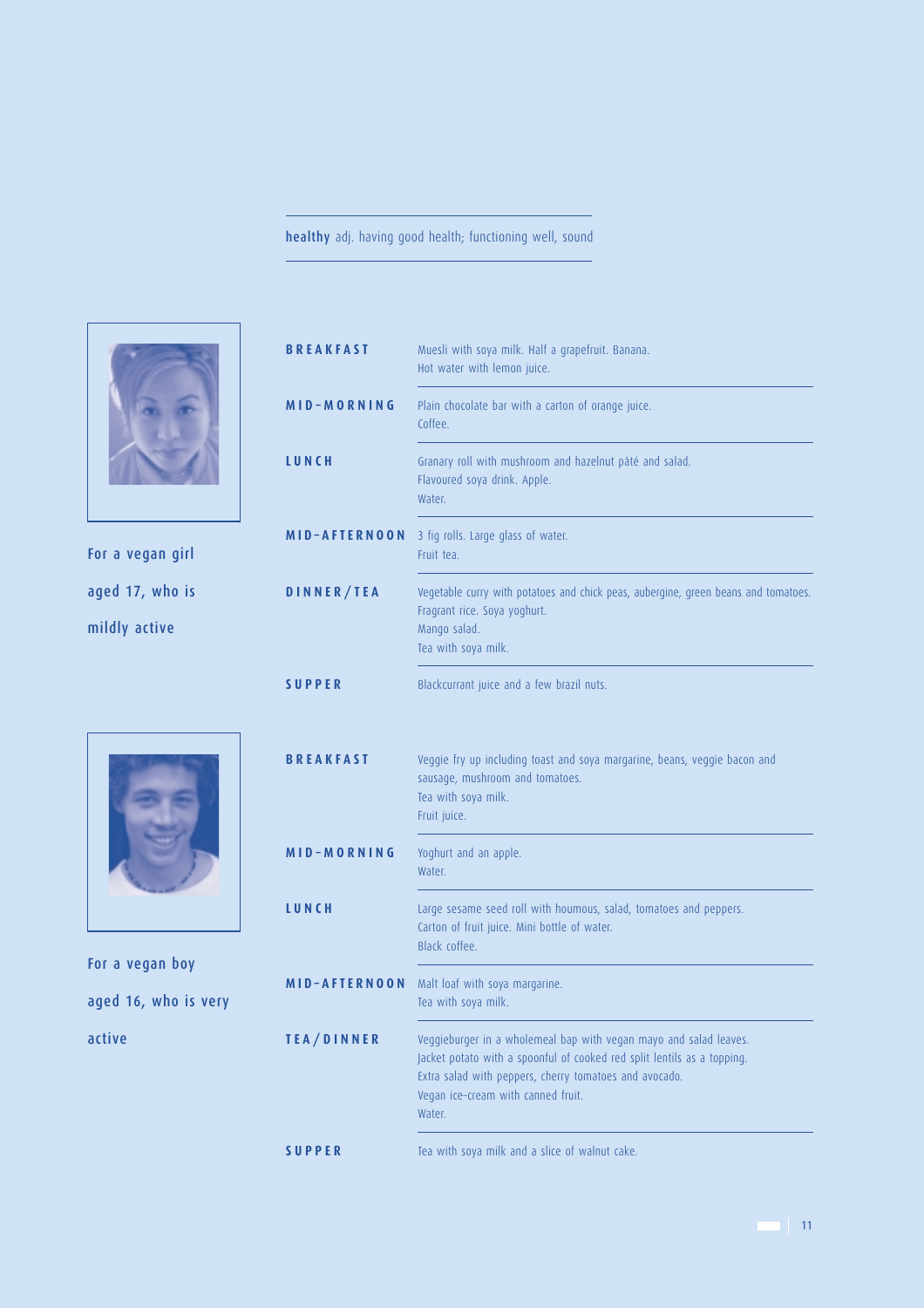# ALTERNATIVE SOURCES OF PROTEIN

Describing non–meat sources of protein as alternative, does not paint a fair picture. Protein is available from many sources not just meat. In fact it would be very difficult to design a vegetarian diet that would be deficient in protein. Good sources of protein include seeds, nuts, beans, pulses, mycoprotein, dairy products, eggs, soya products including tofu and tempeh, and wheat and pea–based protein. Protein is in most foods we eat. Too much protein may lead to health problems. One of the benefits of a vegetarian diet is that it contains adequate but not excessive protein.

In your project you may well have been asked to design a meal using an alternative source of protein. The recipe section should give you a good start.



### SEITAN

Sietan is wheat gluten. It is made by combining strong white flour with water, kneading the dough and then soaking it in cold water. It is then rinsed to remove any remaining carbohydrate. What is left is an elastic, white, insoluble protein. This is further prepared by marinating then boiling in highly–flavoured stock. Seitan can also be shallow–fried, stir–fried or deep–fried in batter. Sietan is often sold in Chinese restaurants as mock duck or chicken. Commercially it is used as an ingredient in many vegetarian products such as roasts, sausages, burgers etc.

# TEMPEH

Tempeh is a firm block of dehulled and partially cooked fermented soya beans. The beans are inoculated and held together in a mould culture (similar to the culture in some blue cheeses). Tempeh is rich in protein and low in fat with a taste similar to cheese although the texture is quite different. Tempeh is sold as frozen blocks in health food stores. Once defrosted it should be used within 1~2 days. Tempeh is used in savoury dishes, it is generally marinated then deep–fried or stir–fried with mixed vegetables. It can be cut into chunks and threaded onto kebab sticks too. Tempeh is not generally used commercially in veggie–type products.

# WHEAT PROTEIN

Wheat protein is becoming more commonly used as a source of protein by food manufacturers. It is made in a similar way to seitan although in larger amounts. The basic gluten mixture is often mixed with pea protein, vegetable oils, soya and flavourings. Manufacturers then shape it into burgers, grills, sausages, fries, roasts etc. Wheat protein products have the texture of meat and resemble meat so much that some vegetarians prefer not to eat them.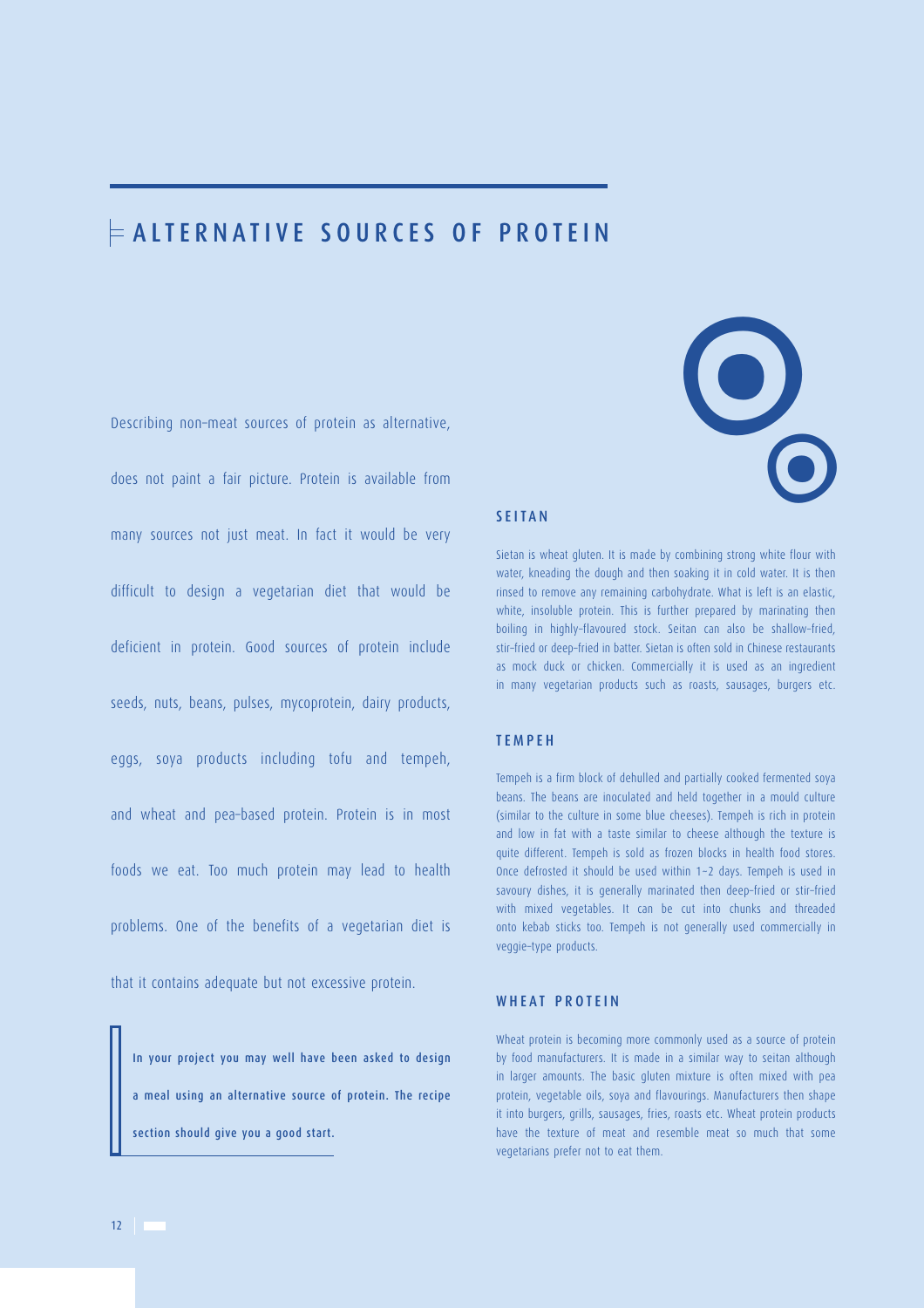# $\mathsf{\models}$  SOYA  $-$  SO WHAT?

The versatile soya bean is the seed of the leguminous soya bean plant and has been cultivated for over 5000 years.

Soya foods have been a staple of Chinese and Japanese diets for centuries, but have only been widely consumed in Western countries since the 1960s. Soya foods include tofu, tempeh, miso, TVP (textured vegetable protein), soya sauces, soya oil and margarine, soya flour and soya dairy alternatives. Soya also turns up as a bulking agent and emulsifier in 70% of processed products used by both veggies and meaties alike.

> Soya is the **best** source of vegetable protein available, is high in polyunsaturated fats and is cholesterol–free. Recent research indicates that there may be extra benefits in eating this superfood. Soya beans contain high concentrations of several compounds that demonstrate anti–carcinogenic activity (this means they could protect against cancer). The low incidence of breast and colon cancer in China and Japan has been partially attributed to the high intake of soya products, as has the low incidence of menopausal symptoms in Japanese women. Soya may also help to lower cholesterol.  $\bullet$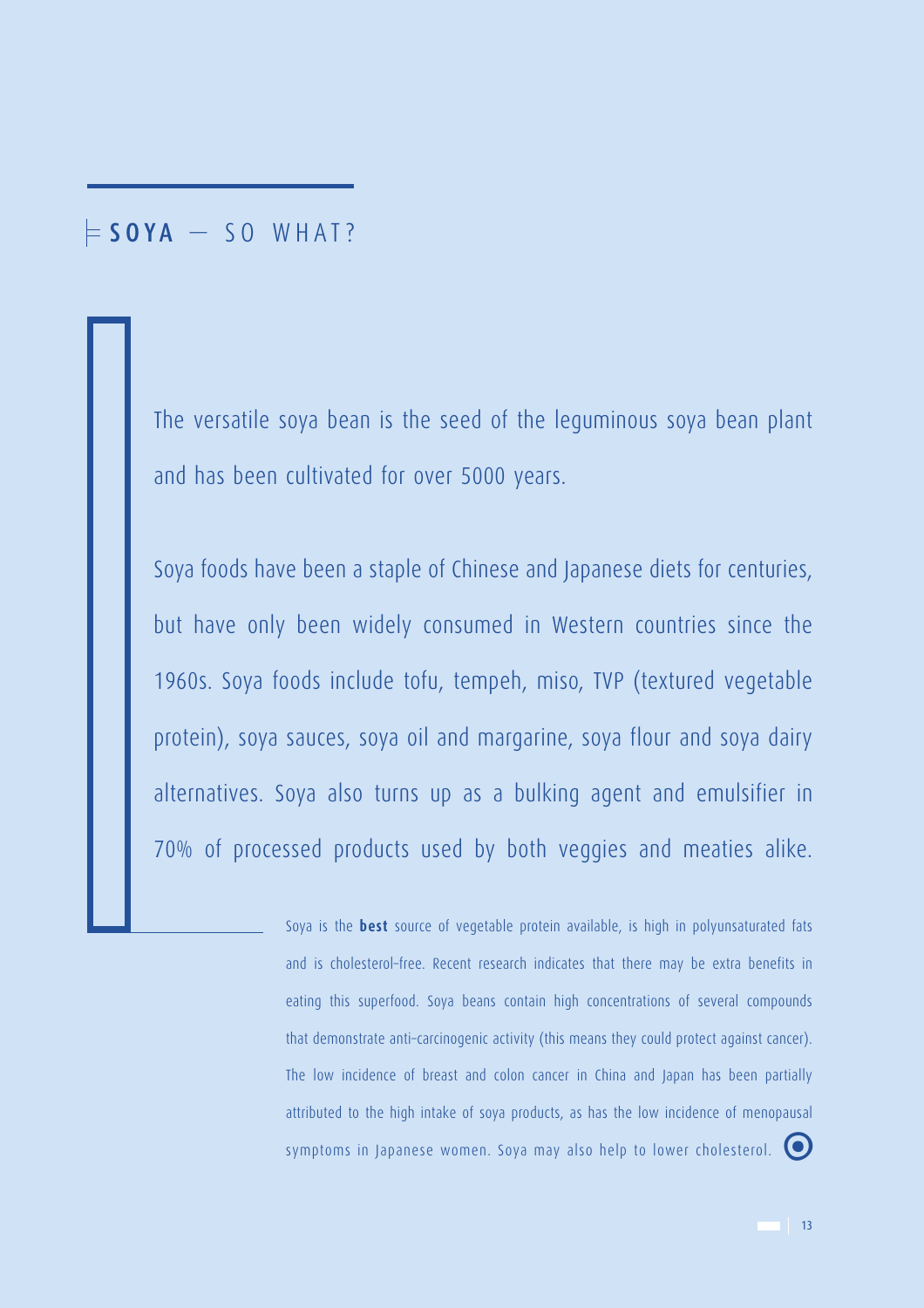

# $\models$  SOYA  $-$  SO WHAT?

## TEXTURED VEGETABLE PROTEIN

Textured Vegetable Protein (TVP) is defatted soya flour, which has been processed and dried to give a substance with a sponge–like texture, which may be flavoured to resemble meat.

Soya beans are dehulled and the oil pressed out before being ground into flour. This flour is then mixed with water to remove the soluble carbohydrate. Either spinning or extrusion then textures the residue. Extrusion involves passing heated soya residue from a high–pressure area to a reduced pressure area through a nozzle resulting in the soya protein expanding. The soya protein is then dehydrated and may be cut into small chunks or ground into granules.

TVP may be purchased either flavoured to resemble meat or unflavoured. It is prepared simply by mixing with water or stock and leaving to stand for 10~15 minutes, after which it may be incorporated into recipes as a meat substitute.

TVP is also incorporated into veggieburgers, veggie ready–meals, sausage and mince mixes, processed foods such as pot noodles, sausages and so on.

As well as being a good source of fibre and high quality protein, TVP is often fortified with Vitamin B12.

## TOFU

Tofu is soya bean curd made from coagulated soya milk. In commercial factories, soya beans are soaked, crushed and heated to produce soya milk. Then a coagulating agent is added such as calcium sulphate or calcium chloride. The resulting soya curd is then pressed to remove the last of the whey and to produce tofu. This is, in fact, highly similar to the cheesemaking process.

Firm tofu is sold chilled in blocks packaged in water. This needs to be rinsed off, after which the tofu is cubed or cut into strips, added straight to dishes or marinated in a mix of suitable spices first. Firm tofu can also be purchased in ready marinated pieces and in smoked blocks.

Silken tofu is sold at chilled and ambient temperatures in small board packages. Silken tofu is soft and creamy and is used in dips and desserts.

Commercially produced tofu can be quite bland in taste and texture and is best used in recipes where flavour is imparted by the accompanying ingredients. Firm tofu is best frozen and then thawed to improve texture, then cut into cubes and marinated, then oven baked on a high heat for 20 minutes. Firm tofu is great for veggie kebabs, stir–fries, in salads, in Chinese and Japanese dishes and even as part of a veggie fry–up.

As well as having a high protein content, tofu also contains calcium, iron and B vitamins.

## **MYCOPROTEIN**

Mycoprotein is a food made by continuous fermentation of the fungus, 'Fusarium gramineurum'. The fungus is grown in a large fermentation tower to which oxygen, nitrogen, glucose, minerals and vitamins are continually added. After harvesting, the fungus is heat treated to reduce its RNA (Ribonucleic Acid) content before being filtered and drained. The resulting sheet of fungal mycelia is mixed with egg albumin, which acts as a binding agent for the fibres. Flavours and colours may also be added. The mycoprotein is then textured to resemble meat, before being sliced, diced, shredded and formed into shapes. Mycoprotein is a source of protein, fibre, biotin, iron and zinc, and is low in saturated fat.

Mycoprotein has been developed by Rank Hovis McDougall, and is marketed under the name of 'Quorn' by Marlow Foods Limited (owned by Astra Zeneca). A wide range of 'Quorn' ready–meals are available in addition to chunks and minces.

Mycoprotein is potentially a very useful food item for vegetarians. Since early 2000 Quorn deli and ingredients ranges have been approved by The Vegetarian Society since the albumin used as a binder in its manafacture has been changed in those ranges from a non–free–range to a free–range egg source. However, at present the ranges of ready meals, burgers, sausages etc still use eggs from a non–free–range source.



legume n. pod of a plant of the pea or bean family —leguminous adj. (of plants) pod–bearing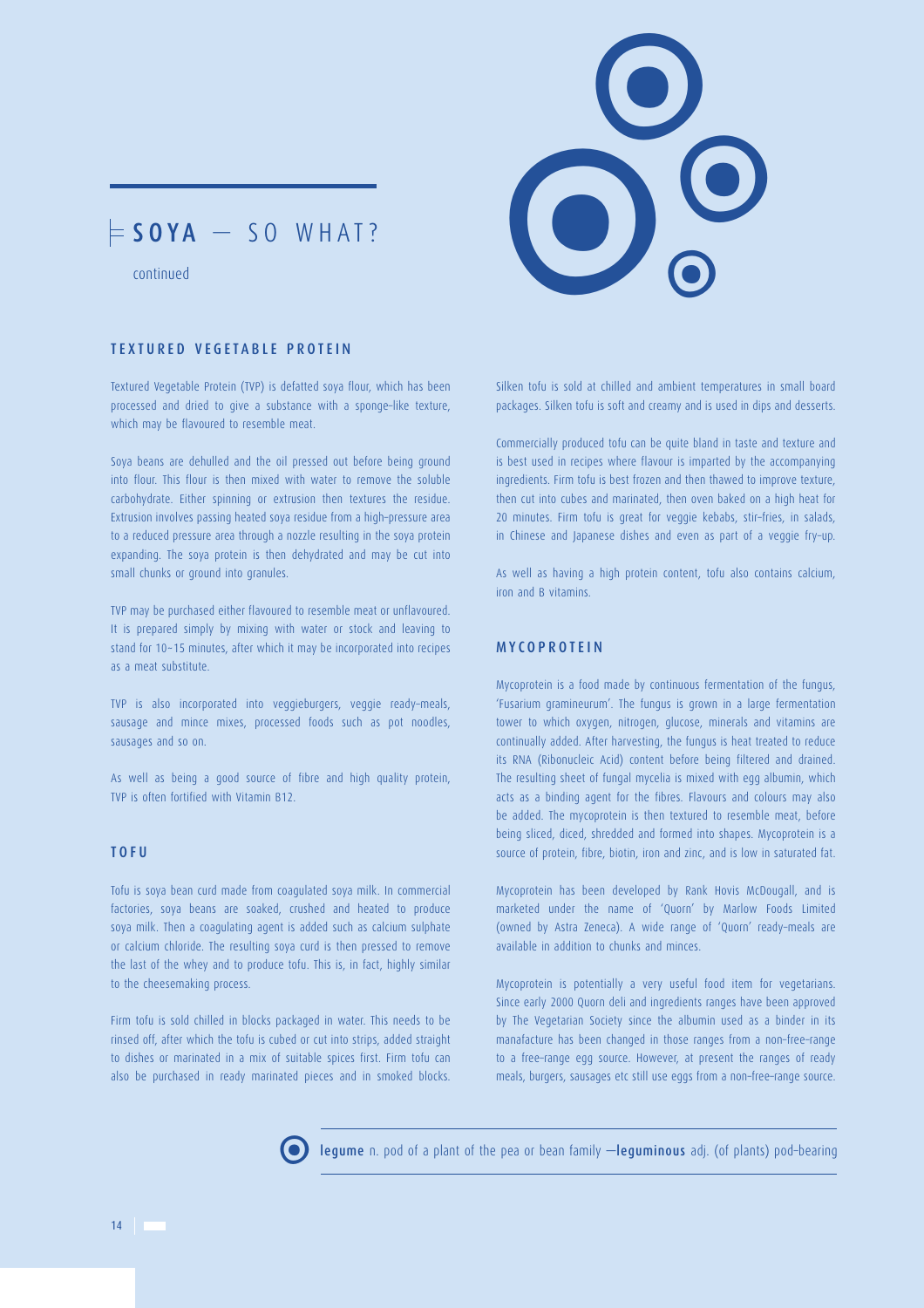# $\models$  SPECIAL DIETS

Providing a menu plan for a client group does not just mean making sure that it includes a balance of all vitamins and minerals, although this is clearly important. It is also important to consider culture, age and religion. An elderly person may need fewer calories and softer foods, whereas an active teenager can easily burn off 3000 calories in a day. Vegetarians come from all over the world, each used to different types of foods. Britain is a multicultural society, designing your menus should reflect this. Not everyone wants to eat broccoli bake with cheese sauce!

### **CHILDREN**

Infants, children and adolescents can all meet all of their nutritional requirements on a vegetarian diet, a fact recognised by the British Medical Association and the British Dietetic Association. Diets low in fat and high in fibre are unsuitable for infants as their limited stomach capacity may be filled up before they are able to meet their energy or nutritional needs. Infants' diets need to include energy and nutrient–dense foods such as cereal products, mashed lentils, vegetable oils, bananas and avocados. Excessive intake of high fibre and watery foods should be avoided.

### **TEENAGERS**

Teenagers do not need significantly different levels of any nutrients in their diet, although in the late teens slightly more energy and protein are required. Iron is particularly important for both males and females at this age, with girls' iron requirements increasing significantly once their periods start.

### PREGNANCY

During pregnancy, women have increased nutritional requirements for energy, protein, folate, iron and Vitamins A, C and D.

The increased energy and protein requirements are small and can be met without any major changes in food intake. If energy intake is reduced due to appetite changes or morning sickness, then a reduction in high fibre foods and an increase in energy and nutrient–dense foods may be appropriate. The extra vitamins needed are generally present at higher levels in vegetarian diets, with the exception of Vitamin D. Both vegetarian and non–vegetarian pregnant women may be advised to take supplementary Vitamin D.

## THE ELDERLY

Britain has an ageing population, this is because of factors such as improved healthcare, housing and better working practices. The elderly, like all client groups, have specific needs. Many elderly people are living life to the full taking on new challenges and responsibilities. However, some may have a depleted appetite due to illness, depression

or living alone. Therefore, for this group it is especially important to make sure a healthy diet is maintained. Planning a diet for an elderly person should involve consultation. Meals should reflect preferences and cultural needs. Traditional dishes may be preferred over modern trends, eg Hot Pot or Shepherd's Pie instead of spicy food. Meals served do not need to be significantly different from any balanced adult diet. Anaemia is a common problem for an elderly person. This is a reduction of haemoglobin in the blood and can cause tiredness, particularly after exertion. Anaemia is caused by lack of intake of iron, Vitamin C and B12. Therefore, diets should include a good intake of beans, dried apricots, prunes and dates, wholegrain foods, fresh fruit and vegetables plus eggs and milk. Osteoporosis is also common among elderly people. This is a thinning of the bones, which can cause brittleness and sometimes fractures. The loss of bone material begins in middle life but it does not become a problem until later life. Exercise, and a good intake of Vitamin D and calcium are thought to prevent the disease. Vegetarians tend to suffer less from osteoporosis than meat–eaters do and it is thought that this is in part because a meat–based diet high in protein can encourage your body to excrete too much calcium.

### DIABETICS

Diabetes can happen to anyone, regardless of age, sex or background. This disease is centred around the production of insulin. Insulin is produced in the pancreas and controls blood sugar levels. It is needed to convert glucose to energy. Glucose is a simple sugar we absorb into our blood stream when we digest carbohydrate foods and it is vital fuel for our brain and muscles. As food is digested, our blood sugar level rises. When we go without food, glucose is released from stores in the liver. People who don't have diabetes produce insulin naturally to maintain constant blood sugar levels. Diabetes is the result of impaired pancreatic function where production of insulin is either limited or ceases altogether. The result is that the body is unable to cope with the rapid rises and falls of blood glucose levels which cause classic symptoms such as excessive urination, thirst, genital itchiness, tiredness, weight loss, blurred vision, and recurrent infections. Vegetarians with diabetes do not need to take any more care than meat–eaters do. General guidelines recommend a healthy diet that has a reduction of fatty foods and sugar and an increase of fibre intake. A healthy vegetarian diet will satisfy all of these requirements.

### For more information on different types of diabetes:

Diabetes Central Office 10 Queen Ann Street London W1G 9LH email: info@diabetes.org.uk www.diabetes.org.uk

### CONCLUSION

A balanced diet is the key to a healthy body at any age. Good eating habits from an early age will not only improve your health now, it will also reduce your chances of poor health throughout adulthood. However, a healthy diet is only part of a healthy lifestyle: exercise, rest, stress, environment, genetics, drinking in moderation and not smoking all play a part in maintaining a healthy body. For more information on special diets please do not hesitate to contact The Vegetarian Society.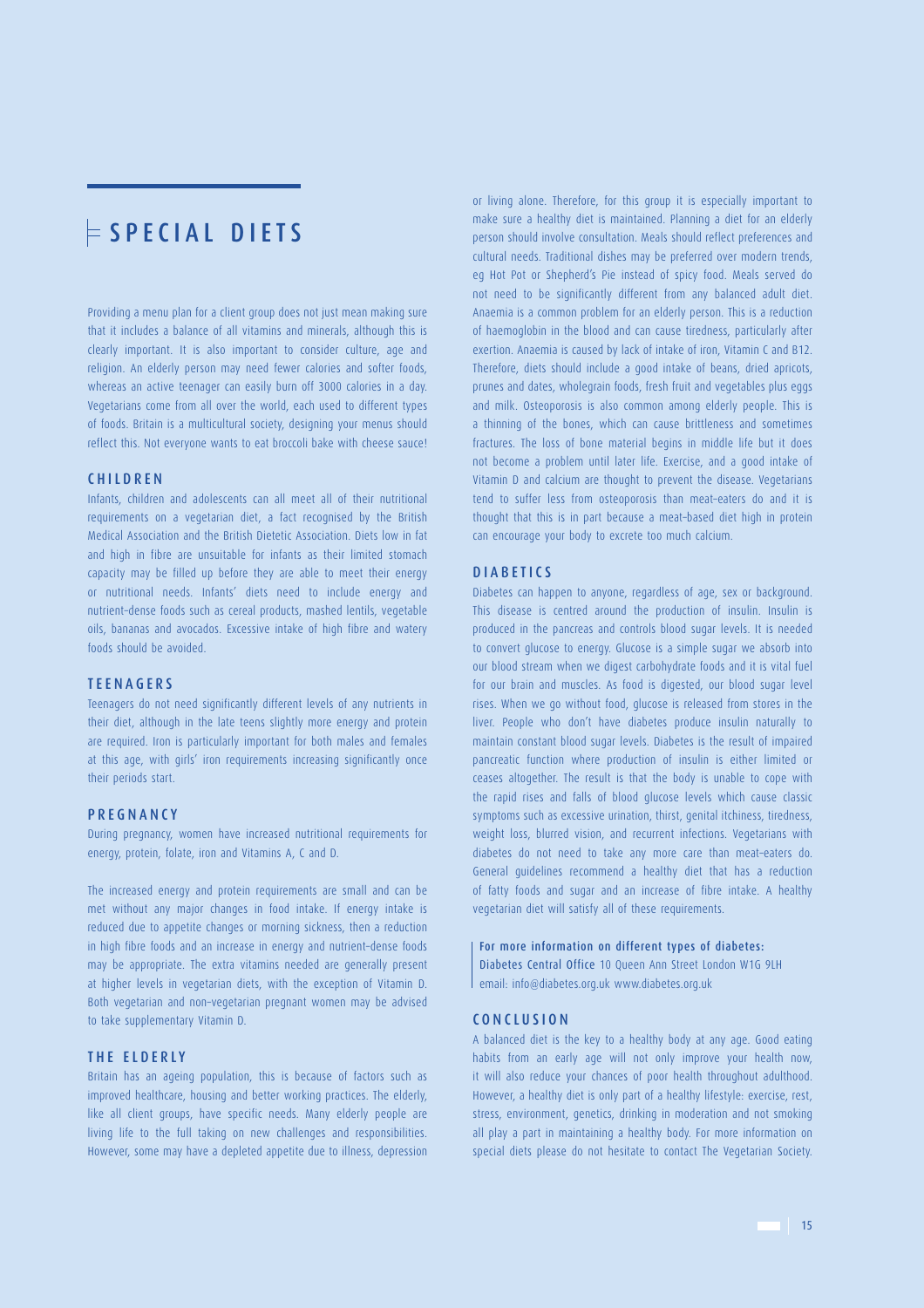# DESIGNING

a vegetarian product

If you spend a few minutes in any modern supermarket you will see how many vegetarian products are available. From frozen ready meals to pizza and veggie sausages, the choice is wide. As consumers we are attracted to products for similar reasons, ie value for money, taste, attractiveness etc. In addition to these reasons, vegetarian consumers also want to know that the product is meat and fish–free. Vegan consumers want to know that the product is dairy–free.

### IS IT SUITABLE FOR VEGETARIANS? **<sup>A</sup> <sup>P</sup> <sup>P</sup> <sup>R</sup>** $ROV$ <sub>**E**O</sub>

**V**

**<sup>e</sup> <sup>g</sup> <sup>e</sup> <sup>t</sup> <sup>a</sup> <sup>r</sup> <sup>i</sup> <sup>a</sup> <sup>n</sup> <sup>S</sup> <sup>o</sup> <sup>c</sup> <sup>i</sup> <sup>e</sup> <sup>t</sup> <sup>y</sup>**



No meat products, fish or slaughter house produce. If eggs are used they must be free–range. No genetically modified ingredients. The product must not have been tested on animals after 1986.

Sometimes manufacturers may use other symbols such as a small green 'v' or an olive branch. Although these products won't contain meat, they may not match the other three criteria.

# HOW DO PRODUCTS GET THE SEEDLING SYMBOL?

Companies producing products that may qualify for approval, may either approach The Vegetarian Society or the Society may contact the company. The first criterion to establish is whether the product is strictly vegetarian. Commercially produced food may contain many ingredients therefore each one has to be looked at very carefully. Some ingredients containing animal products can easily be replaced eg food colouring, stock or fat. However, on occasions manufacturers may feel that changing ingredients alters the product's taste/texture therefore the Society cannot offer approval.

Most food manufacturers produce several food items including meat products. It is important to make sure that those production lines used for meat products are thoroughly cleaned before they are used for vegetarian products. This will prevent any meat getting into a vegetarian product by accident. Vegetarian products cannot be fried in the same oil that may have been used for meat. Burger King is the only high street fast food outlet at present to qualify for the Seedling Symbol. To get over the problem of cross contamination, Burger King cooks the 'Veggie Whopper' in a separate microwave oven.

Once all of the ingredients have been checked, a member of staff from The Vegetarian Society may wish to visit the company to inspect the factory. If all of the criteria are satisfied the product will be awarded the Seedling Symbol. Finally, if the company changes the ingredients to include a meat product and continues to use the symbol, this may result in legal proceedings.

# FOOD AND DRINK GUILD

Food and Drink Guild membership is offered to any business that sells food directly to the public, such as a restaurant, bed and breakfast, shop or hospital catering facility. The purpose of the Guild is to improve standards of vegetarian catering as well as acknowledging those businesses that have achieved a high standard. One of the issues the Society often advises on is preventing cross contamination. That is making sure that surfaces and utensils used to prepare meat are kept quite separate from those used to prepare vegetarian dishes. The Society may also help with menu or recipe development. This service is offered by the Cordon Vert Cookery School. To qualify for membership, the business must meet the Society's standard approval for individual meals, or in the case of an exclusively vegetarian outlet, all meals sold.

16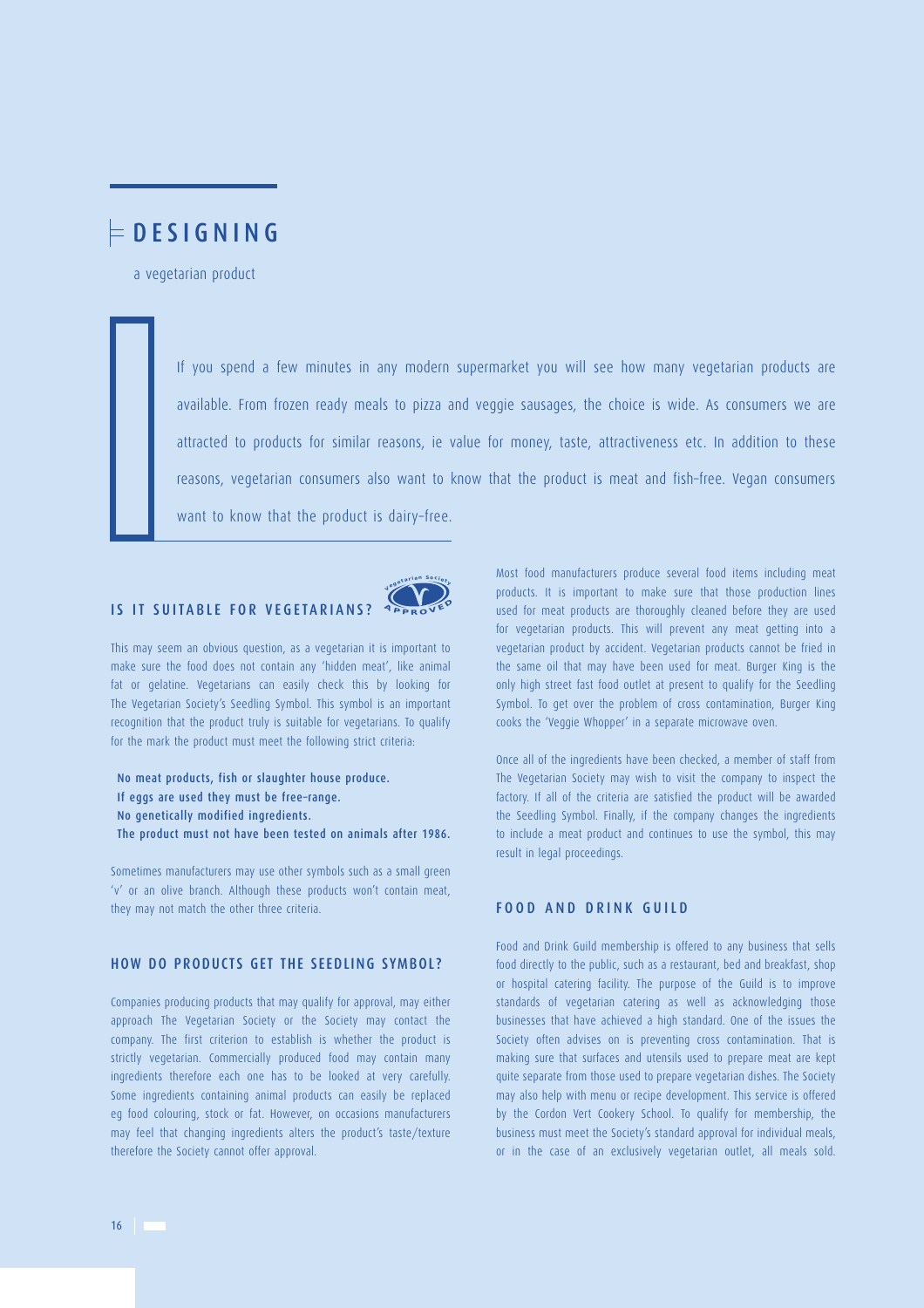

## SUITABLE FOR VEGANS

The Vegan Society has a similar approval system. The main difference being the product must **not** contain eggs, milk or honey.

The sunflower logo now appears on many products not just foods. It also appears on cosmetics, clothes, soaps, drinks and restaurants. Any company with a suitable product may apply to use the trademark, in exchange for an annual fee, provided they meet The Vegan Society standards. In order to qualify for trademark status products must, as far as possible and practical, be **entirely** free of animal involvement, as follows:

No animal ingredients, by–product or derivative. Including all meats, all bee products, honey, royal jelly, insect–derived products (cochineal) and all dairy products or derivatives, butter, cheese, whey, lactose and lactic acid. Synthetic ingredients must be from plant or mineral sources.

### No animal testing.

The development of any genetically modified organisms must not have involved animal genes or animal–derived substances.

For more information from The Vegan Society call 0845 45 88244 or visit www.vegansociety.com.

# PACKAGING DESIGN

The next important part is the design of the packet. The design may be dictated by what the product looks like and what shelf life it has. Some frozen products may not look that appetising in their frozen state. Therefore designers will produce a packet with a picture of what it looks like cooked. Designers and photographers are very careful to choose the right image. After all, the photograph may appear on millions of boxes! The next important decision is to attract the customers the product is aimed at. Family meals are clearly aimed at the whole family therefore the photograph may include a family enjoying the food or giving the impression that it is wholesome and a generous portion. Children's meals may include images of happy healthy children. The package will sit on a shelf next to many other products all competing for sales. Therefore a distinctive logo or brand name is often used. Generally manufacturers prefer bright, eye–catching images.

Designers will produce several mock–ups before the final design is chosen. When it has been chosen this is not the end of the story. If sales are down or market trends shift, the company may re–think part of the design.

# MORE ON READY MEALS

Ready meals are becoming the mainstay of many households. Vegetarians are no different from the rest of the population when it comes to cutting corners. Changes in the structure of the family and working practices have led to an explosion of oven–ready, microwave and chilled foods. This cuts down the preparation time and also allows the possibility of many different meals to be prepared at the same time. In addition to this, supermarkets often have salad bars selling a broad range of weigh– yourself salads. One of the recent additions to the ready meal market is the take away–style meal available from supermarkets. These generally contain a starter and main meal but not a pudding. These will have to take the test of time before they are established as firm favourites.

### COMMONLY ASKED QUESTIONS

The Society is one of the first organisations you may write to if you are studying food technology. It is important to remember that around 3 million people in the UK are vegetarian. That is a large group of people. Therefore they will have different incomes, expectations, political views and preferences with food. Any survey that is not representative will give a biased view. It is important therefore to survey as many vegetarians as possible. The following answers are typical of the vegetarian population as a whole but should only be a starting point for further research. If you have a questionnaire please feel free to send it into the Society (maximum ten). Remember to include a large stamped self–addressed envelope with your blank questionnaires.

### How much would you pay for a vegetarian ready meal?

This really does depend on the product or occasion. For a ready meal for two, eg shepherds pie, a common price would be around £2.50. However, for a special occasion I would be prepared to spend more.

### How much would you spend for a meal in a restaurant?

Again this does depend on where you go. Vegetarian restaurants are no more expensive than meat restaurants. The average price for a main meal is around £6.50 to £10. Starters range from £1.50 to £5. The price is affected by the time taken to prepare the food and the cost of the basic ingredients. It will also be influenced by the quality of the restaurant, standard of service and location.

### Why did you become a vegetarian?

The main reasons are animal welfare, environment and health. Please refer to the start of this booklet for a fuller explanation.

### Is vegetarian food expensive?

Again this does depend on what you like to eat. It could be expensive to eat exotic fruits or ready meals every day. Cooking from basic ingredients is always the cheaper option, whether meat or veggie. Veggieburgers, sausages and ready meals tend to be the same price as meat equivalents.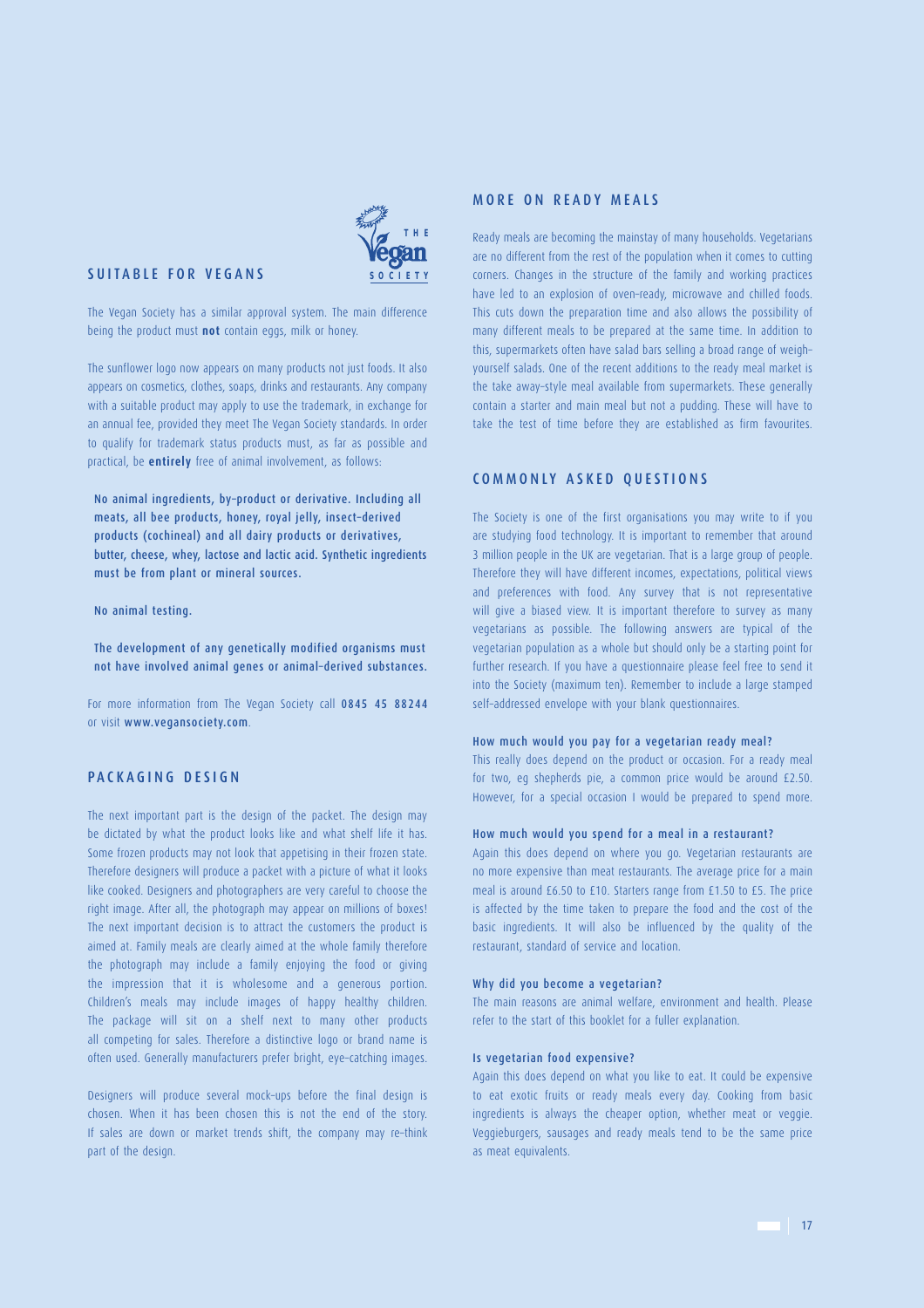# $F$ RECIPES

Ready–to–eat chilled cabinet

These recipes could be found in the **chilled section** of a supermarket. They would also make ideal food to be

served on an aeroplane, ship or train as they are light, easy–to–prepare and simple to serve.

## COUSCOUS AND MANGO SALAD

VEGAN SERVES 4

300ml/1/2 pint of vegetable stock 200g/7oz couscous 1 red pepper, finely chopped 1 green pepper, finely chopped 4 spring onions, chopped 2 tomatoes, chopped and stalks removed 1 fresh mango, peeled and cut into chunks small bunch of fresh coriander

1. Dissolve the stock in boiling water.

- 2. Place the couscous in a large bowl and pour over the stock. After 5 minutes stir the couscous to make sure the stock is thoroughly absorbed. Leave to stand for 5 minutes.
- 3. Mix in the salad vegetables and garnish with chopped coriander.

# RICE SALAD

VEGAN

Quick, easy and cheap to produce.

30g/11/2oz Basmati rice (Basmati rice has a better flavour than ordinary long grain rice) 20g/1oz frozen peas 1 red pepper cut into thin strips 100g/4oz pineapple cut into small pieces juice of 1 lemon 2tsp/10ml olive oil

1. Cook the rice then drain under running cold water. Drain thoroughly. 2. Stir in the rest of the ingredients and pour the lemon juice over.

3. Drizzle the salad with a little olive oil.

# 'QUORN' TORTILLA WRAPS

VEGETARIAN

Tortilla Wraps are a tasty alternative to sandwiches and can be filled with practically anything. When designing a filling, think about how long it will remain on the shelf before it is consumed. If the filling is too wet it can make the tortilla go soggy!

30ml/2tbsp olive oil 225g/8oz 'Quorn' chunks 30ml/2tbsp soya sauce pinch chilli powder 4 iceberg lettuce leaves, shredded 4 ripe tomatoes cut into quarters 1/2 small red onion, shredded handful of fresh coriander juice of half a lemon 4 flour tortillas

- 1. Place half the olive oil, 'Quorn', soya sauce and chilli powder in a bowl and leave to marinate for at least half an hour.
- 2. Place a tablespoon of olive oil in a large frying pan. Gently fry the 'Quorn' for 10 minutes.
- 3. Mix the salad vegetables together with the lemon juice.
- 4. Place a quarter of the salad on each tortilla. Add the 'Quorn' pieces then roll up!



18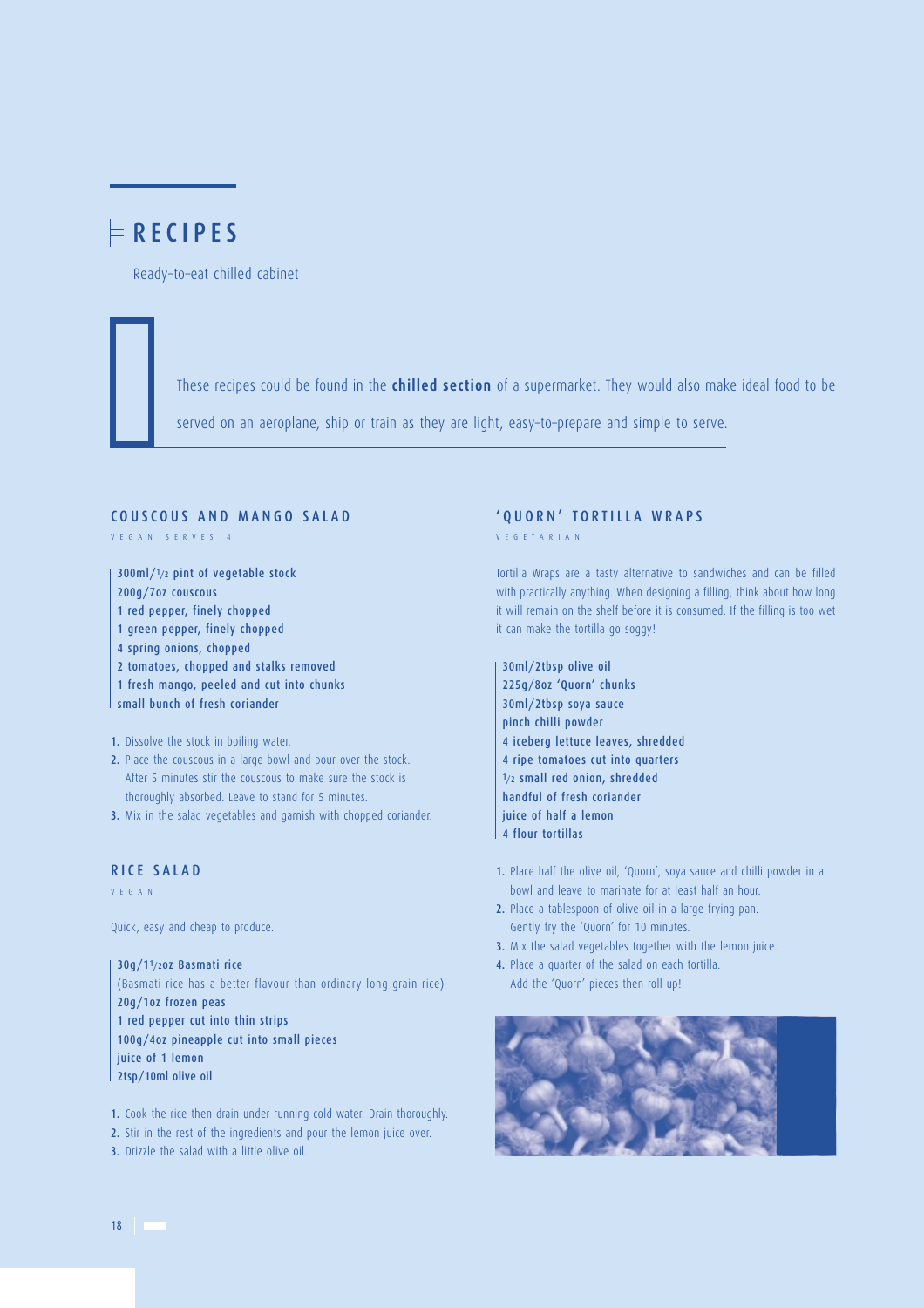**Main Meals** 

# CHILLI SIN CARNE

VEGAN SERVES 4

- 1tbsp/15ml oil 1 medium onion, finely diced 150g/6oz TVP, soaked 10 minutes in boiling water and drained well before use 2 medium red peppers, de–seeded and chopped 1 clove of garlic, crushed 400g/14oz tinned chopped tomatoes 1tsp/5ml dried mixed herbs 2tsp/10ml chilli powder 400g/14oz tinned kidney beans seasoning 4 cups of cooked American long grain rice
- 1. Heat the oil in a large frying pan and fry the onion for  $2-3$  minutes until soft.
- 2. Add the TVP and pepper and stir for 2 minutes.
- 3. Mix in the garlic, tinned tomatoes, dried herbs, chilli powder, kidney beans and seasoning. Bring to the boil, cover, and then simmer the sauce for 20~25 minutes, stirring occasionally.
- 4. Serve the chilli on a bed of rice or as a filling for jacket potatoes.

## COTTAGE PIE

VEGAN SERVES 4

1tbsp/15ml oil 1 medium–sized onion, chopped 1 clove of garlic, crushed 400g/14oz tinned chopped tomatoes 1/2tsp/5ml dried mixed herbs 150g/6oz dried TVP, soaked 10 minutes in boiling water and drained well before use 11/2lb/675g mashed potato 2tbsp/30ml grated cheese 25g/1oz margarine

- 1. Pre–heat the oven to 200˚C/400˚F/Gas Mark 6.
- 2. Heat the oil and fry the onion for 2~3 minutes until soft.
- 3. Mix in the garlic, tinned tomatoes, dried mixed herbs and seasoning. Add the TVP and stir for 2 minutes.
- 4. Bring to the boil, then simmer the sauce for 15 minutes.
- 5. Meanwhile, make the mashed potato.
- 6. Place the mixture in an ovenproof dish and spoon the mashed potato over the top. Sprinkle with grated cheese and dot with margarine.
- 7. Cook for 30~35 minutes until golden brown and heated through.
- 8. Serve with fresh vegetables.

### THAI CURRY WITH CRISPY TOFU

VEGAN

Thai Curry has a distinctive flavour gained from a combination of lemon grass, chilli, coconut and lime leaves.

- 1 block of firm tofu paprika olive oil for roasting 2 red chillies, de–seeded 1 stick of lemon grass juice of half a lemon 1 clove of garlic 1/2 bunch Thai basil or ordinary if Thai unavailable 100g/4oz shallots or red onions finely sliced 1 small aubergine, cut into 2cm cubes 1 courgette, cut into 2cm cubes 300ml/1/2 pint coconut milk
- 1. Cut the tofu into 1cm cubes and sprinkle with paprika. Place on a roasting tin with a little olive oil. Roast in a pre–heated oven at 200˚C/400˚F/Gas Mark 6 for 20 minutes.
- 2. While the tofu is cooking make the rest of the curry. Place the chillies, lemon grass, lemon juice, garlic and basil into a food processor. Carefully blend into a paste.
- 3. Heat a little oil in a large frying pan. Gently fry the shallots for 3 minutes. Add the aubergine, courgette and cook for 5 minutes stirring occasionally. Stir in the paste, coconut milk and simmer for 15 minutes. Finally add the cooked tofu and continue to cook for 5 minutes. Serve with rice.

# MARINATED TEMPEH KEBABS

VEGAN

- 1 packet of tempeh cut into blocks (as tempeh comes frozen you will need to allow time for it to thaw) 1 red onion, quartered 2 courgettes cut into chunks 100g/4oz mushrooms, halved 1 green pepper, de–seeded and cubed 30ml/2tbsp soya sauce 6 wooden skewers soaked in water
- soy sauce to marinate
- 1. Thread the tempeh, onion, courgettes, mushrooms and pepper onto the skewers. Drizzle with the soy sauce and leave to stand in a fridge for 2 hours or preferably overnight.
- 2. Place on a baking tray and brush with a little olive oil. Cook for 10 minutes under a hot grill, turning frequently until browned.
- 3. Serve with couscous salad.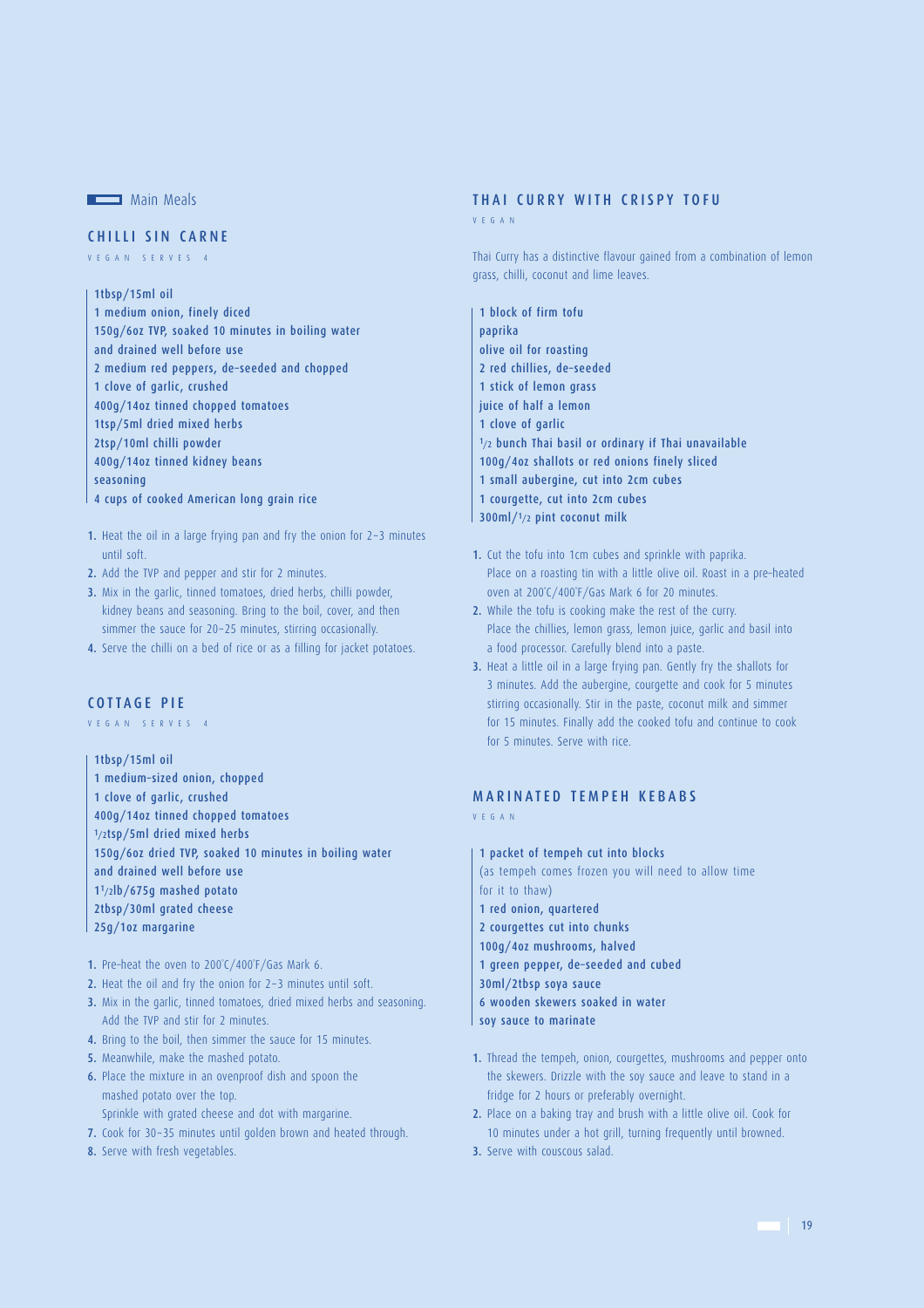# VEGETARIAN GELLING AGENTS

**Agar agar**, **Carrageen** and the proprietary product **'VegeGel'** are the best known vegetarian gelling agents and are used in place of gelatine, aspic and isinglass.

AGAR AGAR (E406) is best known as the jelly used to grow cultures in petri dishes in laboratories! Agar agar is derived from Gelidium species of red sea vegetable.

The gelling abilities of agar agar are affected by the acidity or alkalinity of the ingredients it is applied to. Acidic fruits such as citrus fruits and strawberries require greater amounts of agar agar. Kiwi fruit is too acidic and prevents gelling. Pineapple, fresh figs, papaya, mango and peach will not set as they contain enzymes that break down gelling ability, however, cooking the fruit will negate this effect. Chocolate and spinach also prevent gelling.

## Guidelines for substituting flaked and powdered agar agar for gelatine in recipes:

Powdered agar agar can be substituted for the same quantity of powdered gelatine. For every teaspoon of agar agar powder, substitute a tablespoon of agar flakes.

For a firm jelly you require approximately 2 teaspoons of powder or 2 tablespoons of flakes per 1pint/600ml of liquid.

### Using agar agar

Soak the agar agar in the liquid first for 10~15 minutes. Gently bring to the boil and simmer, stirring constantly, until the agar agar dissolves completely. Unlike gelatine, agar agar can be boiled and even re–melted if necessary. To test the setting ability of the gel pour a small amount of liquid onto a cold saucer  $-$  it should set in 20~30 seconds. If too weak, add more agar agar, if too strong, add more liquid.

CARRAGEEN or Irish Moss is found mostly as the by–product carrageenan (E407) which is used extensively by the food industry as an emulsifying, thickening and gelling additive in commercially produced ice–creams, jellies, biscuits and frozen desserts.

VEGEGEL is made by Supercook and is available through most supermarkets. It is made from carageenan, locust bean gum, potassium chloride, calcium acetate and dextrose. It is one of the most effective veggie gelling agents and is the most widely available.

1 packet includes 4 sachets and each sets one pint.

gel [jell] n. jelly–like substance. —v. gelling, gelled. form a gel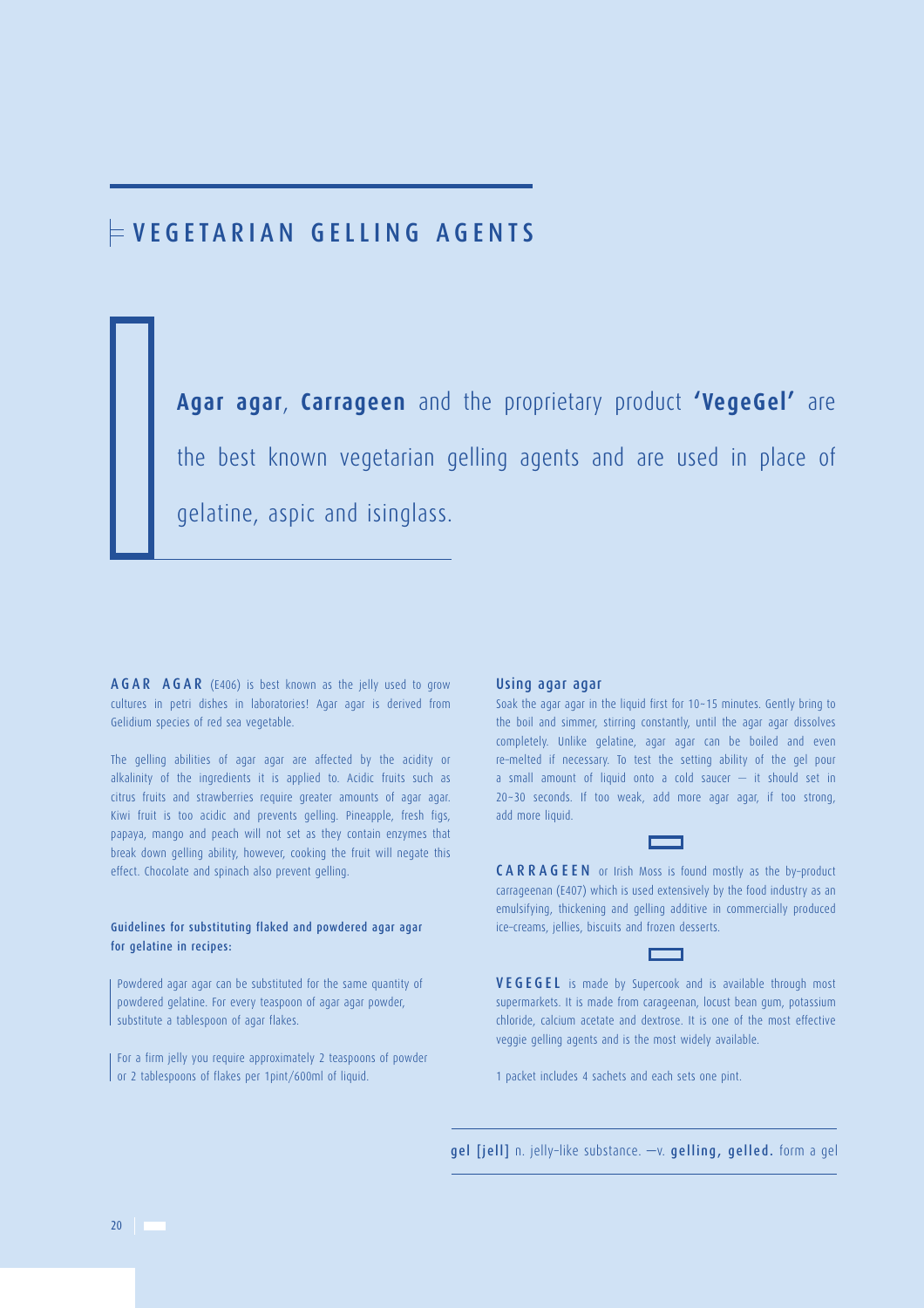## STRAWBERRY AND PECAN CHEESECAKE

VEGAN

Orange, lemon, blueberry or coffee cheesecakes are always popular flavours. This pecan cheesecake is rich and delicious. You will be able to find the vegan cheese, yoghurt and biscuits in a health food store.

65g/21/2oz vegan margarine 175g/6oz vegan digestives, crushed 40g/11/2oz ground almonds 5 large strawberries washed juice of 1 lemon 500g/1lb vegan cream cheese 200g/7oz vegan natural yoghurt 45ml/3tbsp maple syrup 15ml/1tbsp cornflour

### TOPPING

50g/2oz shelled pecan nuts 30ml/2tbsp maple syrup

1. To make the base, melt the margarine in a large saucepan.

- 2. Remove from the heat, add the digestives and ground almonds. Stir until the mixture is thoroughly mixed.
- 3. Press the mixture into a lightly greased 23cm loose–bottomed cake tin. Refrigerate for 30 minutes.
- 4. Meanwhile make the topping. Blend the strawberries, lemon juice, vegan cream cheese, yoghurt, maple syrup and cornflour in a food processor. Pour the mixture over the biscuit base and bake at 180˚C/350˚F/Gas Mark 4 for 20 minutes. Allow to cool.
- 5. To finish off the cheesecake melt the remaining maple syrup in a frying pan with the pecan nuts for 5 minutes. Pour the syrup over the cake and place the nuts around the edge of the cake.

# FRUIT JELLY FLAN

VEGAN

This dish is easy to make and popular with younger children.

## PASTRY

225g/8oz plain flour 115g/4oz vegan margarine rind of 1 lemon 15ml/1tbsp cold water

### FILLING

1 sachet of vegetarian fruit jelly crystals (raspberry or strawberry flavour) 300g/12oz of strawberries 300g/12oz of raspberries 1/4 pint water

- 1. Sift the flour, add the margarine and rub it in with the tips of your fingers. Add the lemon rind and a tablespoon of water. Press into a dough mixture. Knead on a lightly floured surface. Gather into a ball, wrap in cling film and chill for at least 30 minutes.
- 2. Roll the pastry out then line a 20cm diameter loose-based flan tin.
- 3. Place a sheet of greaseproof paper over the pastry then cover with dried kidney beans. Bake in a pre–heated oven for 15 minutes. Remove the beans and paper then continue to bake for another 10 minutes. Allow to cool.
- 4. Place the fruit over the pastry.
- 5. Dissolve the crystals in a small amount of boiling water then top up with the remaining cold water. Pour the jelly over the fruit and place in the fridge for at least 1 hour or until the jelly is set.

### I I Cooks tip

An easier way is to buy a pre–cooked pastry case available from most modern supermarkets. Although these are generally vegetarian they are not vegan.

# MANGO AND ORANGE FOOL

VEGAN

Easy to prepare and delicious. Recipe taken from 'Health and Vitality Cook Book' by Lyn Weller published by HarperCollins.

225g/8oz silken tofu 150ml/1/4 pint soya cream 5cm piece of fresh root ginger, peeled and grated 2 ripe mangoes zest of 1 orange 30ml/2tbsp caster sugar 5ml/1tsp vanilla essence

- 1. Drain the tofu and place it in a blender with the soya cream and ginger.
- 2. Peel and stone one mango. Add to the blender.
- 3. Zest the orange, reserve a few strips for decoration. Add the remaining zest, sugar and vanilla essence to the blender and blend until smooth.
- 4. Peel and stone the remaining mango. Chop into chunks. Divide half the tofu mixture between four glasses. Layer the fruit on the top and cover with the remaining tofu mixture. Chill in the refrigerator for at least half an hour.
- 5. Decorate with reserved orange zest.

# $\models$  CHILLED DESSERTS

continued overleaf...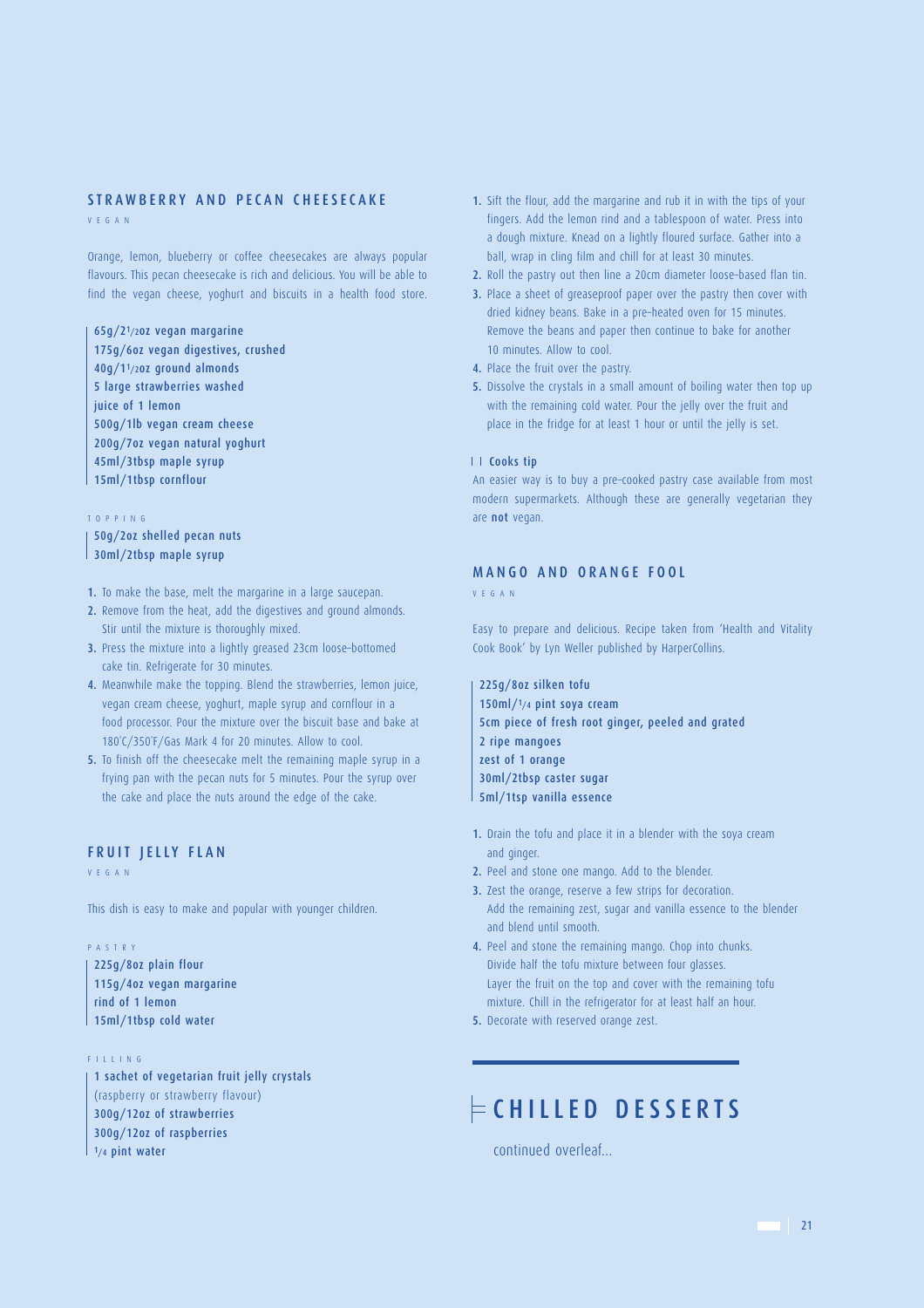# CHILLED DESSERTS

continued

# APPLE AND PEAR CRUMBLE

VEGAN

Always popular hot or cold. When designing your packaging this one could be put in a microwave–proof container.

450g/1lb apple and pears 150g/5oz plain flour 75g/3oz butter or vegan margarine 75g/3oz brown sugar pinch of salt

- 1. Peel and slice the fruit. Place at the bottom of an oven–proof dish.
- 2. Sift the flour into a large bowl. Cut the margarine into pieces then use the tips of your fingers to rub it into the flour. This should resemble breadcrumbs. Stir in the sugar and a pinch of salt.
- 3. Spoon the mixture over the fruit then bake in a pre-heated oven at 190˚C/375˚F/Gas Mark 5 for 20 minutes.





# CHOCOLATE POTS

SERVES 4

150g/5oz milk or plain chocolate 275g/10oz packet of soft silken tofu 5ml/1tsp vanilla essence 15ml/3tsp maple syrup strawberries to garnish

- 1. Melt the chocolate in a bowl over a pan of hot water, making sure the bottom of the bowl does not touch the water underneath, or melt the chocolate in a bowl in the microwave.
- 2. Blend the tofu in a liquidiser with the vanilla essence and maple syrup until smooth.
- 3. Add the melted chocolate to the liquidiser and blend until the chocolate is mixed in thoroughly.
- 4. Pour the chocolate mixture into small individual ramekins or wine glasses and refrigerate for 1 hour.
- 5. Decorate with sliced or fanned strawberries.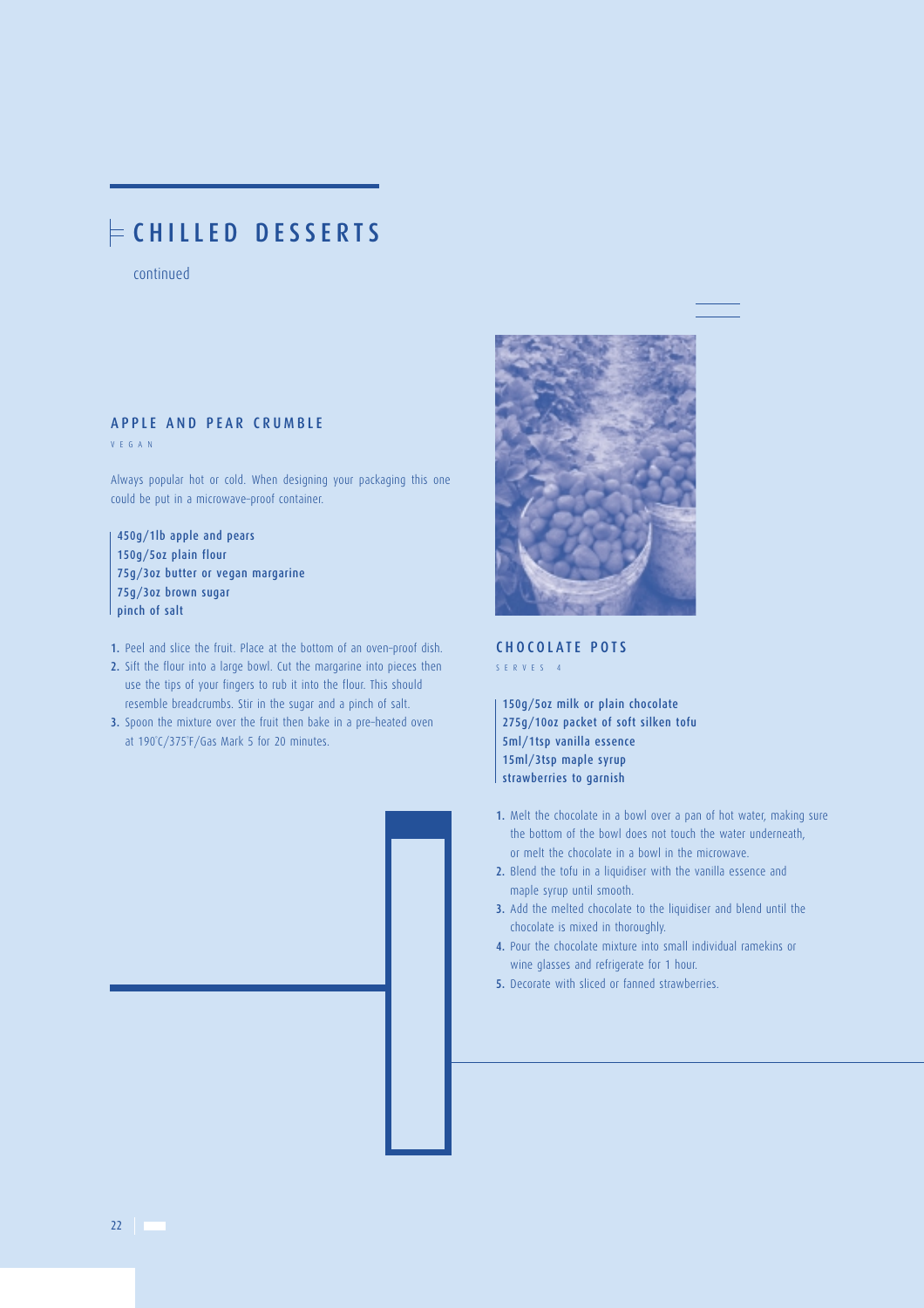# DON'T FORGET OURS!

The Vegetarian Society Parkdale Dunham Road Altrincham Cheshire WA14 4QG Tel: 0161 925 2000  $\mid$  email: info@vegsoc.org www.vegsoc.org

The Vegan Society Donald Watson House 7 Battle Road St Leonards–on–Sea East Sussex TN37 7AA Tel: 0845 45 88244 email: info@vegansociety.com www.vegansociety.com

British Meat and Livestock Commission PO Box 44 Winterhill House Snowdon Drive Milton Keynes MK61 1AX Tel: 01908 677 7577

www.foodtech.com Information on the Food Technology syllabus

www.frys–special.com Images of new vegan products made by Fry's

www.isitveggie.com Listings of veggie and vegan products from many high street shops

www.unitedbiscuits.co.uk Lists products suitable for vegetarians and vegans

www.walkerscrisps.com For nutritional information on Walkers products

# Animal Rights Groups

Animal Aid PO Box 254 London E5 8AB www.animalaid.org

# Veggie Ready Meal Manufacturers

Cauldron Foods Units 1~2 Portishead Business Park Portishead Bristol BS20 9BF Tel: 01275 818448

Haldane Foods Group Howard Way Newport Pagnell Buckinghamshire MK16 9PT

Marlow Foods Limited Station Road Stokesley North Yorkshire TS9 7AB www.marlowfoods.com

R F Brookes Limited The Wern Industrial Estate Rogerstone Newport Gwent NP1 9FQ

## Environmental Groups

Greenpeace Canonbury Villas London N1 2PN www.greenpeace.org

# USEFUL ADDRESSES AND WEBSITES

 $\overline{23}$